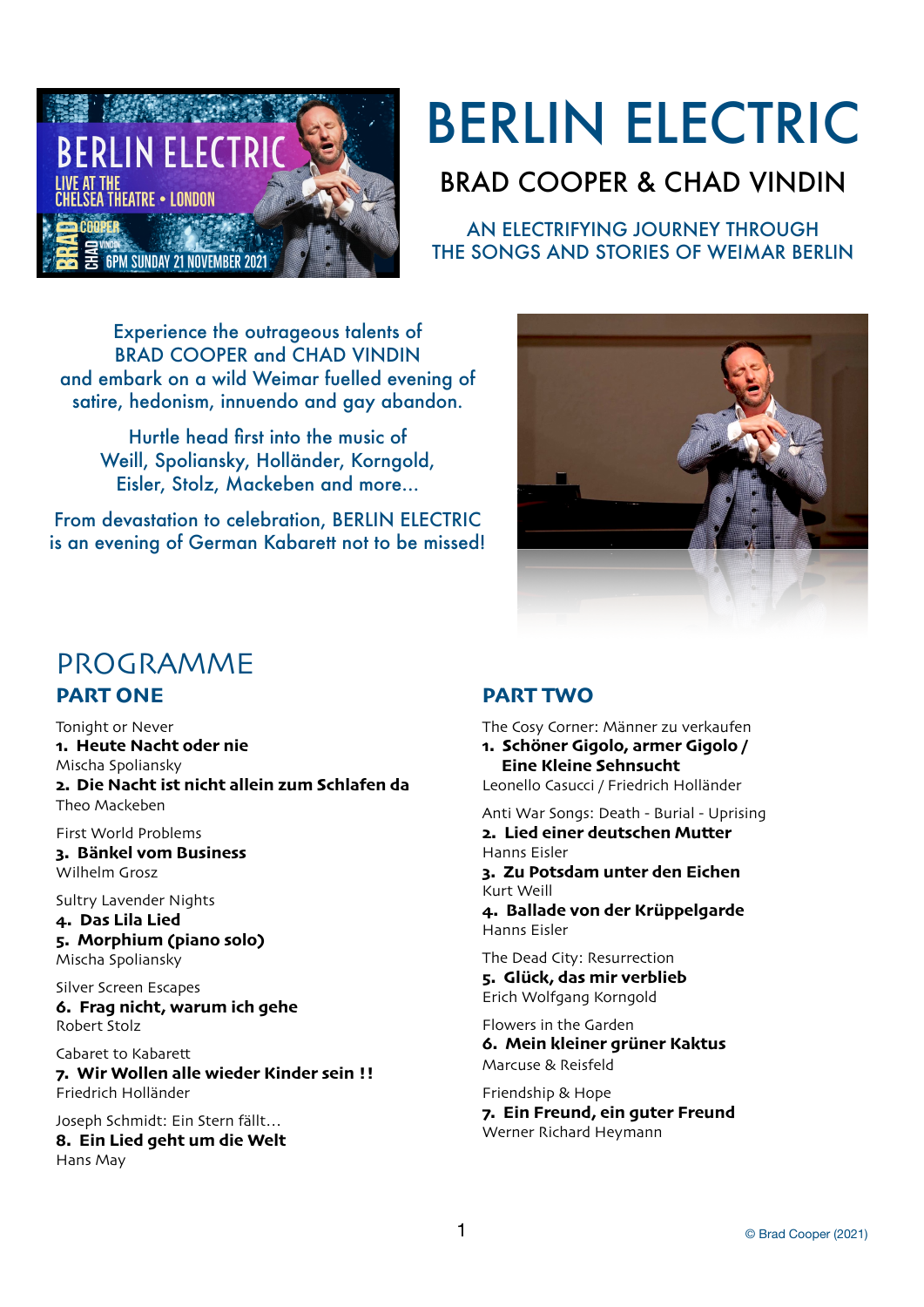# BRAD COOPER • TENOR

Australian tenor, **Brad Cooper** is a dynamic performer, equally excited to engage in Opera, Operetta, Lieder & Kabarett.

Fresh from triumphant return performances as **Raoul de St. Brioche** in **Merry Widow** with **Opera Australia**, Brad joins with pianist **Bev Kennedy** to present his groundbreaking new Weimar Republic Kabarett show, **BERLIN ELECTRIC.**

In 2021 Brad teams up with Hans Stolz in Austria for the **ROBERT STOLZ PROJEKT***,* collaborating with friends in Australia and Europe in celebration of the music of Robert Stolz, his friends and contemporaries, before making his postponed role debut as **Florestan** in **Beethoven's** *Fidelio* for **Kammeroper Schloss Rheinsberg** in Germany this August.

2020 saw Brad dive into the world of Wagner, preparing the title role of *Lohengrin* with Siegfried Jerusalem for **Opera Australia**, the Shepherd in *Tristan und Isolde* for **Opera Queensland** and revisiting Handel's *Messiah* for **St Andrews Cathederal** in Sydney. These engagements were all ultimately cancelled.

Brad's operatic career has seen him tour throughout China as Radamès in *Aida*, perform Tamino in *Die Zauberflöte* for **Opera Australia**, **Oper Köln** & **English Touring Opera**, Belmonte in *Die Entführung aus dem Serail* for Oper Köln, Albert in *Albert Herring* for Opera Australia, Almaviva in *Il Barbiere di Siviglia* for **Opera Holland Park** in London, Don Alonse in Grétry's *L'amant jaloux* for **Opera Comique** in Paris, Davey in Jonathan Dove's *Siren Song* & Aubry in Marschner's *Der Vampyr* for **Grachtenfestival** in Amsterdam, Emilio in *Tutti in Maschera* at **Wexford Festival** and create the role of Clem in Misha Hamel's *Snow White* for **Nederlandse Reisopera**.

In concert Brad has performed Jonathan in Handel's *Saul* & Beethoven's *'Ode to Joy'* for **Philharmonia Choirs** at **Sydney Opera House**, Britten's *St Nicolas* at **Newcastle Music Festival**, Handel's *Messiah* at **Sydney Town Hall**, the title role in Haydn's *L'orfeo* under the baton of **Richard Bonynge**, and in Gala Concert with **Anna Netrebko** in Moscow 2009.

Brad's **COOPER singt KABARETT** shows have taken him to London's *Leyton House*, *The Bop Stop* in Cleveland, *Technopolis 20* in Cyprus, *City Recital Hall* & *Claire's Kitchen at Le Salon* in Sydney, *Melbourne Recital Centre* & *Savage Club* in Melbourne, *Merrigong Theatre* in Wollongong, *Newcastle Music Festival*, *Orange Conservatorium*, *Hungerford Hill Winery* and *Broken Hill Regional Gallery*.

Brad's **NIGHT in VIENNA** concerts are sell out successes at the Hydro Majestic Hotel and **ARIAS in the OUTBACK** is an annual hit at the iconic Silverton Hotel for Broken Hill City Council.

Brad is passionate about sharing his love of music. **MAGIC FLUTE WORKSHOP** has brought the fantastical world of Opera to thousands of children in Australia. His 2018 choir & band project for ORMACO, **TERRA AUSTRALIS**, introduced hundreds of Ohio students to Australian Music, while **Pitch & Present - Opera Edition** inspires corporate professionals to use their voice to be truly heard.

Brad studied with Maree Ryan at the **Sydney Conservatorium of Music**, the **National Opera Studio** in London and with Marilyn Horne at **Music Academy of the West**, California.

Brad is thankful for the support of *Nance Atkinson Trust*, *Wagner Society in NSW*, *Tait Memorial Trust*, *Australian Singing Competition* and the *Dame Joan Sutherland & Richard Bonynge Scholarship*.

**To keep up to date with Brad's activities visit**  [www.bradcooper-tenor.com](http://www.bradcooper-tenor.com)  **or follow Brad on social media by searching** BRAD COOPER TENOR

# CHAD VINDIN • PIANO

Winner of the accompanist prize at the Royal Overseas League Competition, the Ludmilla Andrew Russian Song Accompanist Prize at the Royal Academy of Music, and the Maureen Lehane Vocal Awards Accompanist's Prize, Chad is one of the rising young stars of the accompaniment world.

Chad is a vocal coach at the Royal Academy of Music and a staff pianist at the Royal College of music, and he performs regularly across the UK and internationally.

Born in Australia, Chad first studied at the Sydney Conservatorium of Music before moving to London. After studying with Malcolm Martineau and Michael Dussek at the Royal Academy of Music, Chad was awarded the position of Lord & Lady Lurgan Junior Fellow in Accompaniment at the Royal College of Music two years.

He is a regular staff member at the Oxenfoord International Summer School for Singers and Accompanists, the Abingdon Summer School for Solo Singers, the Wessex Solo Singer's course, and he is an alumni of the Britten-Pears Young Artist Programme. He has worked as a répétiteur for the Grange Festival, Bury Court Opera, and the Royal Opera House, London. He is a founding member of the Sydney Chamber Opera Company, and as a chamber musician he has worked with ensembles including Manchester Collective, the Magnard Ensemble, and the Instante Collective.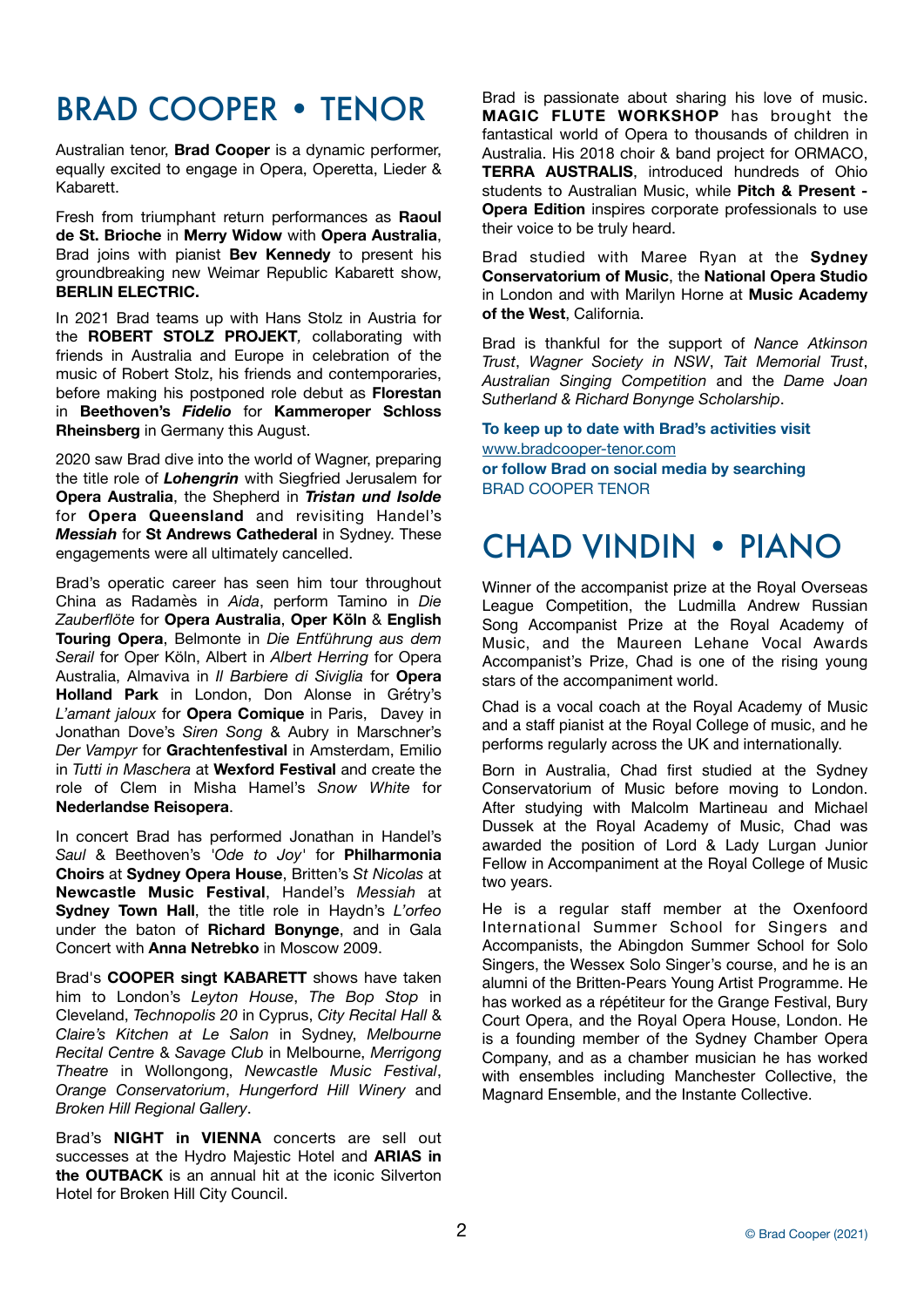# WEIMAR BERLIN - A CULTURAL GLIMPSE

# **WEIMAR ORIGINS**

It's 29th of October 1918, WWI is drawing to its crashing close and unrest breaks out in the port city of Kiel on Germany's northern Baltic Coast with the formation of the **Arbeiter und Soldatenräte** (*Workers' and Soldiers' Councils)*. By November 9 2018 this '**November Revolution'** had spread quickly throughout all Germany, culminating in the abdication of **Kaiser Wilhelm II** and the establishment of the **Deutsche Republik** (German Republic), better know today as the **Weimar Republic** after its Constitution was signed in the city of Weimar on 11 August 1919.

Following this soul destroying defeat Germans began throwing off the shackles of Imperialism and indulged in a period of hitherto only dreamed of personal freedom of expression, and nowhere more so than in Berlin.

Berlin became a vibrant nighttime Metropolis. The most modern capital in Europe, this sparkling neon lit City of Light attracts visionaries, thinkers and artists to flock there, enjoying the freedom to create wildly original cutting edge works of art in fields from Bauhaus, modernist music, experimental theatre, jazz and opera through to art, film, live performance and the Kabarett scene on Ku'damm.

# **BERLIN ELECTRIC**

German *Kabarett* as a genre featured political satire, *Galgenhumor* (gallows humour), and employed cynicism, sarcasm and irony in songs, poetry and literature. French *Cabaret*, by comparison, indulged in a lighter style of comedic song, dance and theatre.

Composers **Friedrich Holländer**, **Mischa Spoliansky** and **Werner Richard Hermann** all worked together producing 'acidic material' for Max Reinhardt's *Literarische Kabarett* (literary cabaret): '*Schall und Rauch'* (noise and smoke) in the basement of Berlin's 3,500 seat *Großes Schauspielhaus*.

The *Großes Schauspielhaus* (Great Theatre), seating 3500, was an impressive example of Expressionist Architecture was designed in 1919 by Hans Poelzig for Max Reinhardt's large scale stagings, its enormous grotto like dome dotted with coloured lightbulbs forming celestial constellations. The Nazis, taking control of it in 1933, labelled it an example of *Entartete Kunst* (Degenerate Art), installed a hung ceiling to hide the original stalactite structures, renamed it the *Theater des Volkes* (Theatre of the People), and staged their infamous *'Kraft durch Freude'* Revue (Strength through Joy). After WWII it re-opened as the *Friedrichstadt-Palast*. In 1988 strong subsidence and moulding of its supports sadly saw its demolition. The *New Friedrichstadt-Palast* now stands at Friedrichstraße 107.

Undoubtedly though, the popular cultural phenomenon of the Weimar era, aside from Weill and Brecht's genre defining work *Dreigroschenoper*, was the 1930 film *Der blaue Engel (The Blue Angel)*, starring Marlene Dietrich performing Holländer's '*Ich bin von kopf bis Fuss auf liebe eingestellt'* (Falling in love again).

While all this explosive creativity and freedom was to be swept away in the absolute annihilation Berlin witnessed in WWII, the same spirit of creativity, excess, excitement, personal freedom and limitless opportunity can still be felt in the city today.

…and it remains Europe's most exciting capital.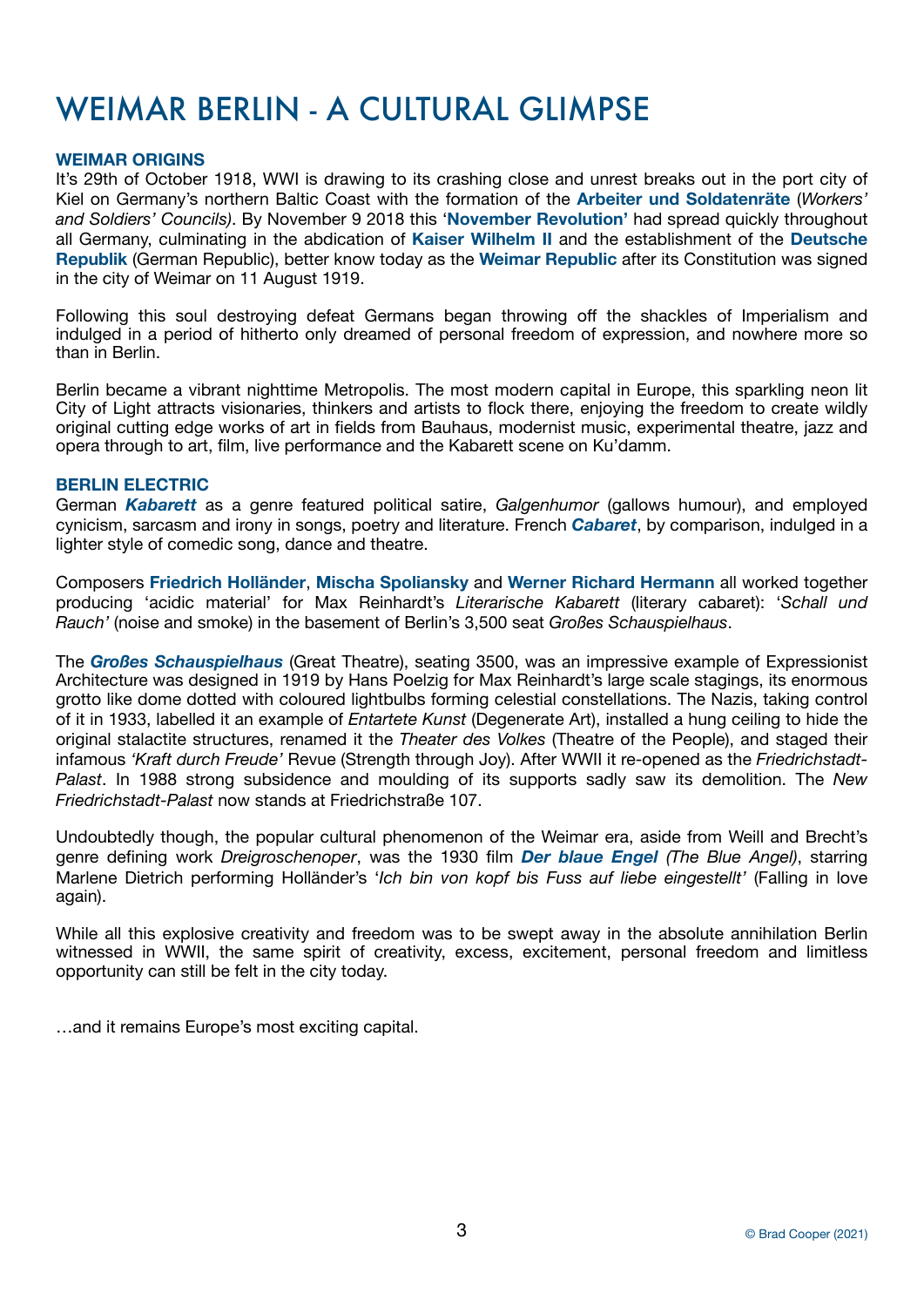# BERLIN ELECTRIC

TEXT TRANSLATIONS by Brad Cooper & Christian Steiner

# **HEUTE NACHT ODER NIE TONIGHT OR NEVER**

Lied und Slowfox aus dem Film "Das Lied der Nacht" Song and Slowfox from the film "Song of the Night" Musik: Mischa Spoliansky *(Polish/later British 1898-1985)*

Text: Marcellus Schiffer *(a.k.a. Otto Schiffer) (German 1892-1932)*

Performed in the film by Jan Kiepura (1932)

# **MISCHA SPOLIANSKY**

The song *Heute Nacht oder nie* cemented Spoliansky's international reputation. At a time when foreign performers and composers were being hampered by Unions in the UK, it ensured his successful application for British Citizenship after fleeing Nazi Germany in 1933 because of his Jewish heritage. He went on to compose for film in England and collaborated closely with Alfred Hitchcock, Paul Robeson, Richard Tauber and Marlene Dietrich.

# **JAN KIEPURA**

Polish tenor Jan Kiepura (1902-66), perhaps appropriately, was known to introduce himself as 'The Great Kiepura'. One of the most celebrated Movie Musical stars of his day, his operatic vocal style secured him to engagements at *Covent Garden* in London, *Opéra-Comique* in Paris and *Staatsoper Berlin*. In 1936 he married fellow screen performer Marta Eggerth and soon after they emigrated to the United States to due to Kiepura's Jewish ancestry. Along with this song, Kiepura is best known for premiering Robert Stolz's *Ob Blond, ob Braun, ich liebe alle Frau'n*.

# **Tonight or never you'll tell me you love me and I'll sing to you until dawn!**

**Since I first saw you I can't think of anything else. Since I first saw you I can't resist you. I know this night will make us both happy.**

# **REFRAIN**

Heute nacht oder nie sollst du mir sagen nur das Eine, ob du mich liebst !

Heute nacht oder nie will ich dich fragen, ob du deine Liebe mir gibst?

Heute nacht oder nie will ich für dich allein nur singen bis morgen früh.

Nur die Melodie: Heute nacht oder nie !

# **VERSE**

Seit ich dich einmal geseh'n, ist's um die Ruhe gescheh'n. Ich denk' an dich, an dich allein, denk' ich bei Tag und Nacht !

Seit ich dich einmal geseh'n, kann ich dir nicht wiedersteh'n, ich weiß es gewiß, das diese Nacht uns beide glücklich macht !

# **REFRAIN**

Tonight or never you'll tell me this one thing, if you love me!

Tonight or never I want to ask you If you give your love to me?

Tonight or never I want to sing for you alone Until morning dawns.

Only this Melody: Tonight or never!

# **VERSE**

Since I first saw you, I can't be peaceful anymore. I think of you, Of you only, I think day and night!

Since I first saw you, I can't resist you, I know it truly, That this night will make us both happy!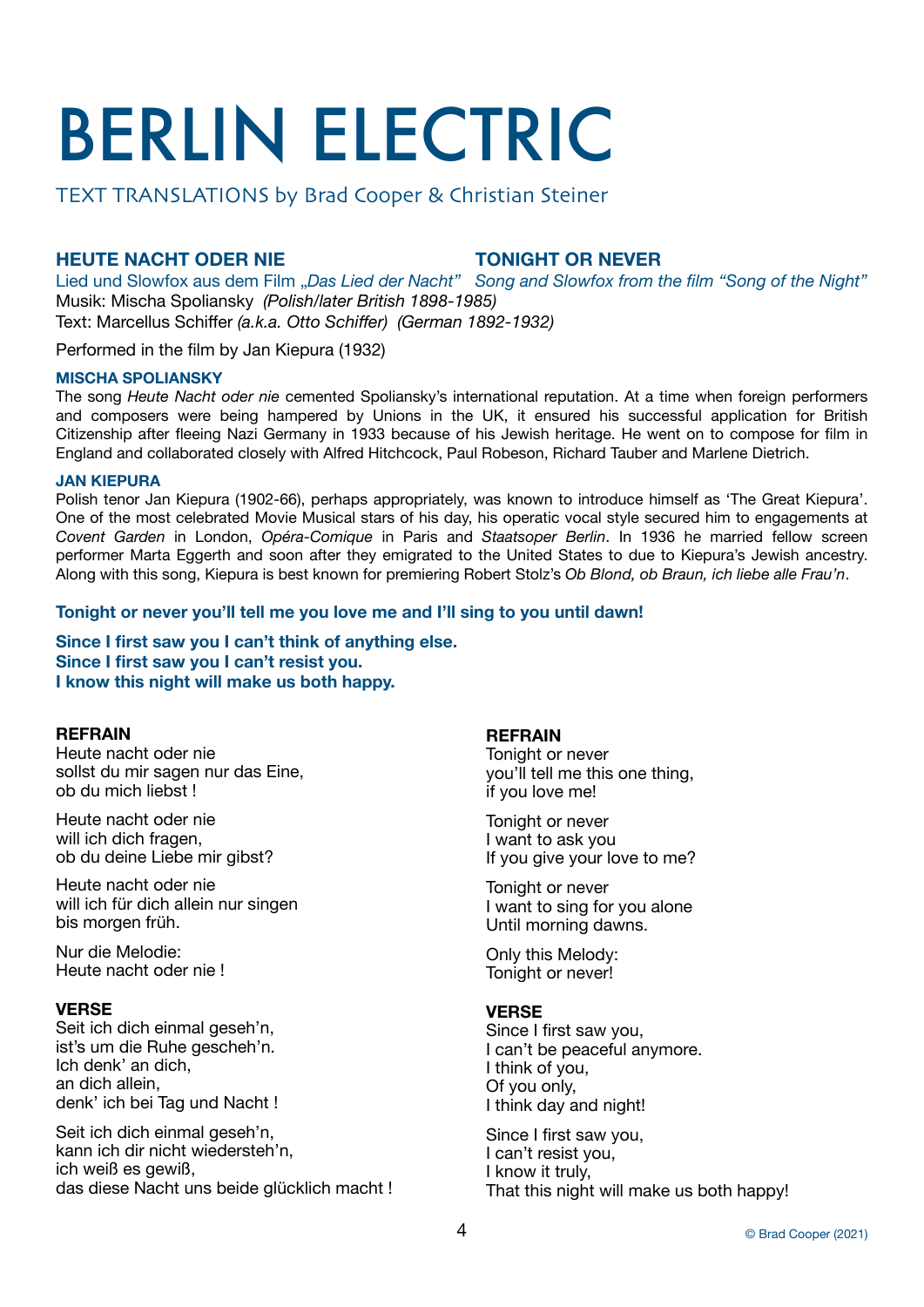# **DIE NACHT IST NICHT ALLEIN ZUM SCHLAFEN DA NIGHT ISN'T JUST THERE FOR SLEEPING**

*Schneller Foxtrott aus dem Film "Tanz auf dem Vulkan" Fast Foxtrott from the Film "Dance of the Vulkan"* Musik: Theo Mackeben *(German 1897-1953)*

Text: Otto Ernst Hesse *(German 1891-1946)*

Performed in the film by Gustaf Gründens (1938)

# **THEO MACKEBEN**

Theo Mackeben studied violin and piano at the Hochschule für Musik Köln. In the 1920's he became active in Berlin as a cafe and radio pianist, especially at *Café Größenwahn* and *Hotel Esplanade*. In 1928 he conducted the Premiere of Weill and Brecht's *Die Dreigroschenoper* at the *Theatre am Schiffbauerdamm*, going on to compose music for stage and over 50 films. After WWII he became chief conductor of the *Metropol-Theatre* (now *Komische Oper Berlin*).

**Everyone else is home, tucked up in their nightcaps… Let's dress up, hit the town and party 'til dawn.** 

**Night isn't just there for sleeping, it's there for making things happen. Drink, love, laugh and live out the most beautiful moment. A night spent intoxicated means happiness and bliss!**

# **1. VERSE**

Wenn die Bürger schlafen geh'n in der Zipfelmütze und zu ihrem König fleh'n, daß er sie beschütze:

Ziehn wir festlich angetan, hin zu den Tavernen, Schlendrian, Schlendrian unter den Laternen.

# **REFRAIN**

Die Nacht ist nicht allein zum Schlafen da, die Nacht ist da, dass was gescheh'. Ein Schiff ist nicht nur für den Hafen da, es muß hinaus, hinaus auf hohe See !

Berauscht euch, Freunde, trinkt und liebt und lacht und lebt dem schönsten Augenblick.

Die Nacht, die man in einem Rausch verbracht, bedeutet Seligkeit und Glück.

# **3. VERSE**

Wenn der Morgen endlich graut durch die dunst'gen Scheiben und die Männer ohne Braut beieinander bleiben

Schmieden sie im Flüsterton aus Gesprächen Bomben Rebellion, Rebellion in den Katakomben !

# **REFRAIN… x2**

# **1st VERSE**

When the people go to sleep wearing their night-caps, and plead to their King to protect them:

We leave all dressed up, and hit the Taverns. strolling, strolling under the lanterns.

# **REFRAIN**

Night isn't just there for sleeping, night is there for making things happen. A ship isn't just there for the Harbour, it must sail onto the high seas!

Intoxicate yourselves, friends, drink and love and laugh and live out the most beautiful moment.

The night one spends intoxicated. means bliss and happiness.

# **3rd VERSE**

When finally dawn breaks through the hazy windows and the men remain without their women

Their whispers forge talk of bombs. Rebellion, rebellion in the catacombs!

# **REFRAIN… x2**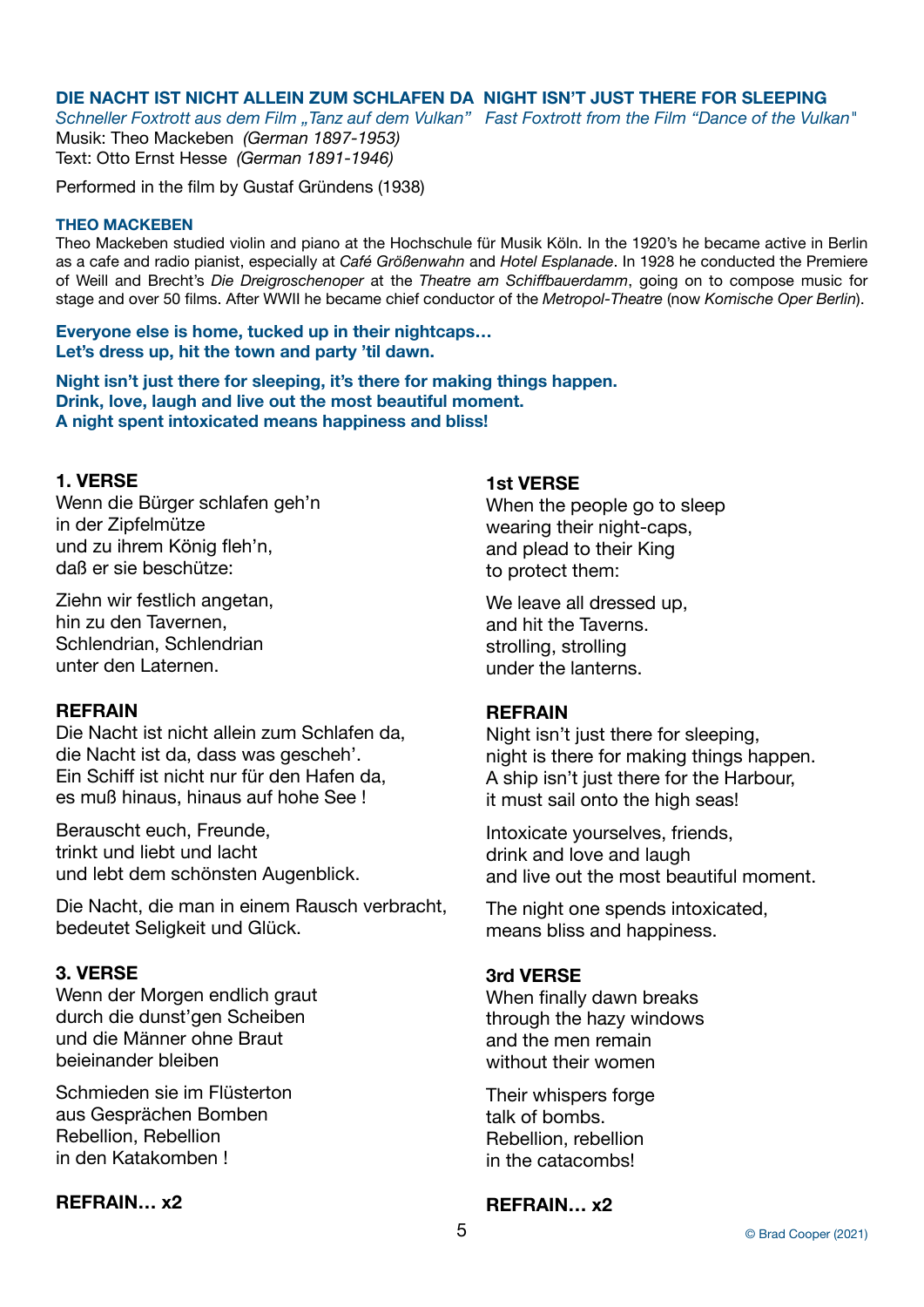# **BÄNKEL VOM BUSINESS - Op.31, Nr.4 BENCH SONG\* OF BUSINESS**

Musik: Wilhelm Grosz *(Austrian 1894-1939)*, Text: Carola Sokol *(nothing known)* Composed for Rundfunk (radio) Breslau (1931)

**WILHELM GROSZ** studied piano with Richard Robert, composition with Franz Schreker and completed his Ph.D in Musicology at the Vienna Academy in 1920. He won the 1917 *Zusner Prize* and his orchestral works were premiered in 1921 by the Staatskapelle Dresden and the Vienna Philharmonic under Felix Weingartner. In 1924 feared critic Julius Korngold wrote '*in comparison with all these other would-be Mahlerian's, Grosz rises far above*'

In 1921 he became conductor of the Mannheim Opera, relocated to Berlin in 1927 as artistic director of *Ultraphon Recording Company* and then, upon Hitler's rise to power in 1933, back to Vienna as conductor of the *Kammerspiele Theatre*. In the 1930's he broke free from his earlier Late Romantic style with Jazz inspired works like *Afrika-Songs*, using texts by African American poets, including Langston Hughes, and the cabaret style *Bänkel und Balladen*. Fleeing again to London in 1934, the British Musician's Union ban on foreign composers and performers saw Grosz working under the pseudonyms Will Grant, Hugh Williams, and André Milos.

In 1939, with the help of Erich Korngold, he travelled with his wife Elisabeth to New York and composed music for Warner Studios' Errol Flynn film *Along the Santa Fe Trail*. His daughter Eva and stepson Peter, being classified 'enemy aliens' in the UK, were prevented from joining them shortly after. On 10 December 1939, while performing Strauss' *Rosenkavalier Trio* at the home of Werner Liebman, he collapsed from a heart attack and died.

**Fritz was a Business Genius and engaged to Ann-Marie, but only until yesterday's fight. Listen and learn from it, sisters!** 

**Anne-Marie visits Fritz at the office, only to find him more 'engaged' with his telephone than with her. Explaining how important the telephone is for business, Fritz promises to be with her again shortly.** 

## **The usually gentle Ann-Marie,**

**outraged by a second such 'ugly and disturbing telephone signal', screams furiously:** 

*Go to your 'ting-a-ling' - here's your engagement ring back - I won't stay 'falsely connected'! You've already given up love, soul, sport and Jazz, so what do you need with a wife? Even while kissing you're still doing Business! Get engaged to your telephone, you Business Napoleon! Adieu, we're finished!*

### **1. VERSE**

Fritz war ein Geschäftsgenie und verlobt mit Ann-Marie. Aber nur bis gestern. Gestern gab es Krach. Lernt dabei, ihr Schwestern. Macht es alle nach ! Das war so:

Ann-Marie kam ins Büro In sein Arbeitszimmer. Es war nett wie immer. Da ertönt das Telefon. Fritz fuhr auf und rief: "Pardon!

## **REFRAIN**

Mein Kind, mich ruft das Business. Ich bitte, laß mich los ! In Birmingham ist Kupferbaisse, in New-York Messinghausse !

Du weißt, das ich dich nie vergess' jedoch mich ruft das Business, das Business, das Business,

versäume ich das Telefon, läuft mir das Business davon ! Geliebter Schatz, pardon ! Pardon ! Pardon, wir sind gleich fertig !" CONTINUED...

# **1st VERSE**

Fritz was a Business Genius and engaged to Ann-Marie. But only until yesterday. Yesterday they fought. Learn from it, dear sisters. Everyone imitate it! Let me tell you how:

Ann-Marie visited his workplace, Walked into his office. It was pleasant as always. Suddenly the telephone rings. Fritz jumped up and called: "Pardon!

# **REFRAIN**

My child\*, Business calls me. *(\*my dear)* Please, let go of me! In Birmingham copper is down, in New York brass is up!

You know, that I'd never forget you, However Business calls me, Business, Business,

if I miss the phone, Business will run from me! Beloved darling, pardon! Pardon! Pardon, we'll be finished right away!" *CONTINUED…*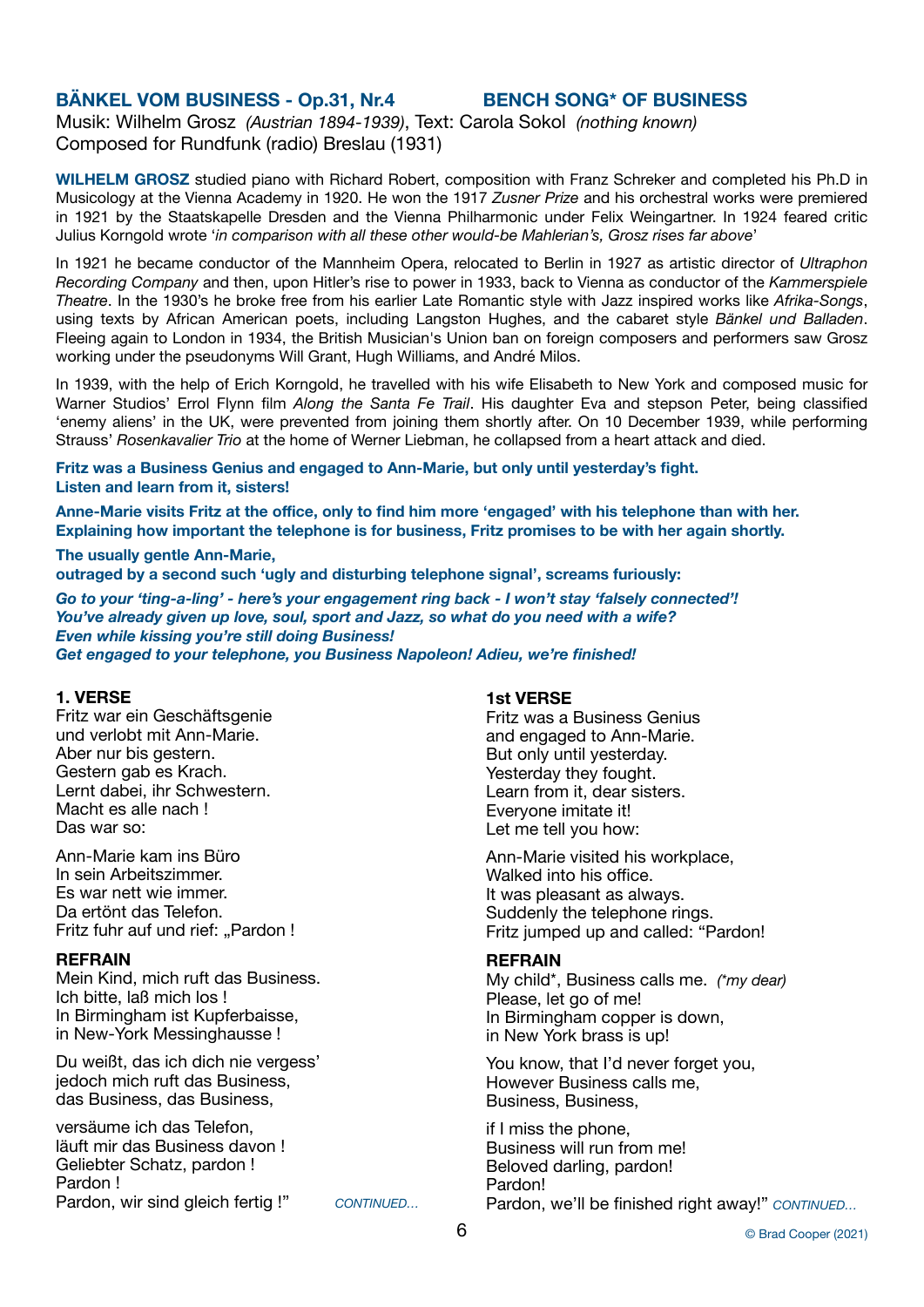# **2. VERSE**

Knapp darauf saß Ann-Marie wiederum auf seinem Knie. Fünf Minuten später gab's das zweite Mal höllisches Gezeter, Telefonsignal gräßlich laut!

"Stell es ab", ersucht die Braut. "Ich find es empörend grell und häßlich störend !" Aber Fritz sprach sanft: "Pardon!" . Wichtig ist das Telefon!

# **REFRAIN**

Ich brauch es doch zum Business ! Ich bitte, laß mich fort ! Zwei Sätze sprech' ich nur expreß mit Vanderbilt und Ford !

Du weißt, das ich dich nie vergess' jedoch mich ruft das Business, das Business, das Business,

Versäume ich das Telefon, läuft mir das Business davon ! Geliebter Schatz, pardon ! Pardon ! Pardon, wir sind gleich fertig !"

# **3. VERSE**

Die sonst sanfte Ann-Marie wurde wütend. Und sie schrie, Zorn im Angesichte:

"Geh zu deinem Kling-lingling ! Danke ! Ich verzichte ! Das ist der Verlobungsring ! Aus, mein Herr !

Mich erblickst du nimmermehr ! Keine zwei Sekunden bleib ich falsch verbunden ! Hör, was ich noch sagen muß, dann mach ich endgültig Schluß !

# **REFRAIN**

Du liebst doch schon dein Business, was brauchst du eine Braut? Hast Liebe, Seele, Sport und Jazz schon lange abgebaut !

Du machst beim Küssen noch indes per Telefon dein Business, nur Business, nur Business,

Verlobt dich mit dem Telefon, dann läuft dir keine Braut davon,

Geschäftsnapoleon ! Adieu, Adieu, Adieu, wir sind schon fertig ! Fertig !"

# **2nd VERSE**

Shortly afterwards Ann-Marie sat again on his knee. Five minutes later came for the second time a hellishly nagging telephone signal, terribly loud!

"Turn it off", requests the Bride. "I find it outrageous garish and terribly disturbing!" But Fritz spoke softly: "Pardon!" "The Telephone is important

# **REFRAIN**

I need it for my Business! I entreat you, let me go forth! Two sentences I'll speak quickly with Vanderbilt and Ford!

You know, that I'd never forget you, However Business calls me, Business, Business,

If I miss the phone, Business will run from me! Beloved daring, pardon! Pardon! Pardon, we'll be finished right away!"

# **3rd VERSE**

The usually gentle Ann-Marie became angry. And she screamed, fury in her face:

"Go to your 'ting-a-ling'! Thank you! I renounce you! Here is the Engagement Ring [back] ! It's over, my Sir!

You'll never set eyes on me again! Not for two seconds more will I remain 'Falsely Connected'! Hear what else I have to say, then I'll finally make a close! *(I'll finally finish)*

# **REFRAIN**

You already love your Business, what need have you for a Bride? You have love, soul, sport and jazz already renounced for it long ago!

You are, even while kissing, still doing via telephone your Business, only Business, only Business,

'Engage' yourself to the Telephone, then no Bride will run from you,

Business Napoleon! Adieu, Adieu, Adieu, we are already finished! Finished!"

**BÄNKEL -** In Germany itinerant Balladeers performed *Moritat* or *Bänkelsang* (bench song) shows for four centuries until the Nazis banned the practice in the 1940s. The genre survives in works such as Weill's *Dreigroschenoper.*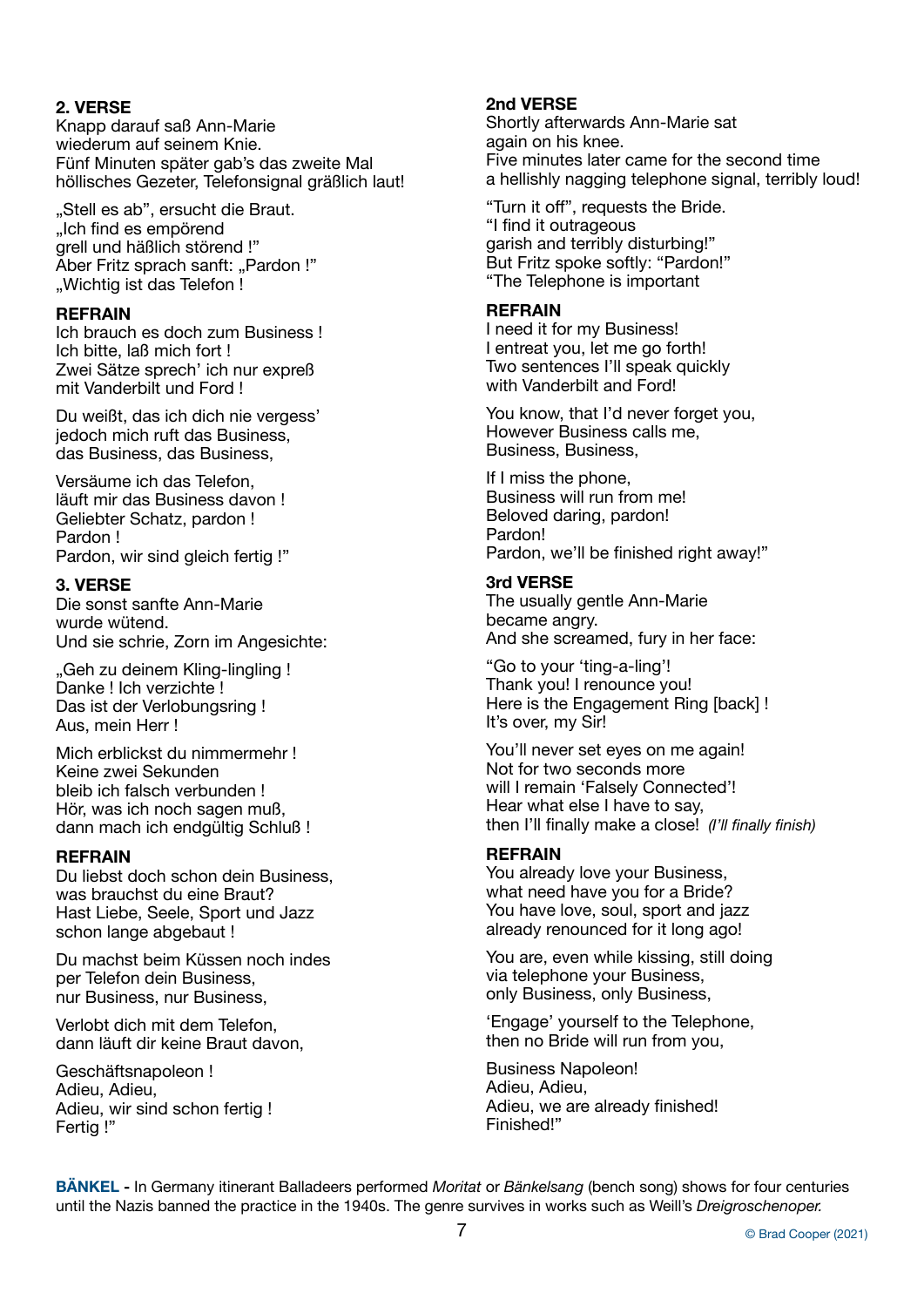# GAY BERLIN

# **DR MAGNUS HIRSCHFELD**

Following his 'First International Conference for Sexual Reform', which called for regulations on sexual behaviour to be based on scientific research instead of religion and other cultural traditions, **Magnus Hirschfeld** established his *Institute für Sexualwissenschaft* (Institute for Sexual Science) on 6 July 1919. It was raided by the Nazis in 1933 which resulted in Hirschfeld fleeing to France where he died of heart failure in 1935 aged 67.

# **DAS LILA LIED** *(The Lavender Song)*

Possibly the world's earliest LGBT+ Anthem this rousing song was composed by **Mischa Spoliansky** under the Pseudonym Arno Billing and dedicated to the work of Hirschfeld. It takes its sub-title from the 1919 German gay themed film ANDERS ALS DIE ANDERN *(Different from the Others)*, which was banned in 1920. A postcard from Spoliansky to the *Schall und Rauch* revue director Hans von Wolzogen (held in the Deutsches Kabarettarchiv, Mainz) suggests that *'Das lila Lied'* was first performed there.

# **MASKULINUM - FEMININUM**

A witty song about the eradication of gender hierarchies. Berlin born lyricist, **Marcellus Schiffer** teamed with Mischa Spoliansky to create a sensation with their 1928 musical, *Es liegt in der Luft.* It featured the wildly popular lesbian themed duet '*Wenn die beste Freundin'* which Schabach's wife, the French singer and actress Margo Lion, performed with a young Marlene Dietrich. It is tempting to interpret *'Maskulinum– Femininum'* as a confession of Schiffer and Lion's own marriage, as they were both rumoured to be homosexual. Schiffer, suffering from depression, ended his life by taking an overdose of sleeping pills.

# **MORPHIUM**

As 'baby faced and bald' composer **Mischa Spoliansky** noted concerning the state of serious political Kabarett: *"what interests the audience: hunger, misery, suffering millions, thousands rotting away in jail? Does that interest the audience? Alas, the naked bottom of Anita Berber: that interests the audience."*

**Anita Berber**, a bisexual erotic dancer, complete with alcohol, cocaine and sadomasochistic dance routines, was naturally the most notorious figure performing on the Weimar Stage. She was known to mix chloroform and ether in a bowl, dip a rose in and eat the petals. She and her dance partner Sebastian Droste, would often perform dressed in not more than low strung loincloths, which she placed well below her breasts. Perhaps most scandalously she was known to leap up on tables and drink from a wine bottle whilst simultaneously urinating on her audience members. Berber died aged 29, but not before she'd created her infamous '*Cocaine Dance'* for masked patrons at *Das Weisse Maus* (The White Mouse) on Friedrichstraße to Spoliansky's *Morphium,* turning it into a major hit for the next 5 years.

# **LAVENDER in LGBT+ HISTORY**

Lavender, in Western culture, has long been considered a colour of desire. As early as 7th century BC the poet Sappho wrote of her erotic predilections for younger women sporting "violet tiaras".

With the invention of purple synthetic dye in the 19th century, the colour become popular in fashion. Men would pair lavender moleskin or doe-skin trousers with blue waistcoats or claret-coloured coats without anyone batting an eye. By the 1920s women would gift each other lavender flowers to signify their interest.

Towards the end of the 19th century, however, the public began linking lavender with Aestheticism and homosexuality. Newspapers denounced Aesthetes as effeminate, not least one of the prominent leaders of the movement, Oscar Wilde, who frequently reminisced about his "purple hours" spent with rent boys, and provoked a moral scandal with the homoerotic themes in "The Picture of Dorian Gray."

The 1930s saw gay men in America taunted for possessing a "dash" or "streak" of lavender, thanks in large part to Abraham Lincoln's biographer Carl Sandburg, who described one of the president's early male friendships as containing a "streak of lavender, and spots soft as May violets."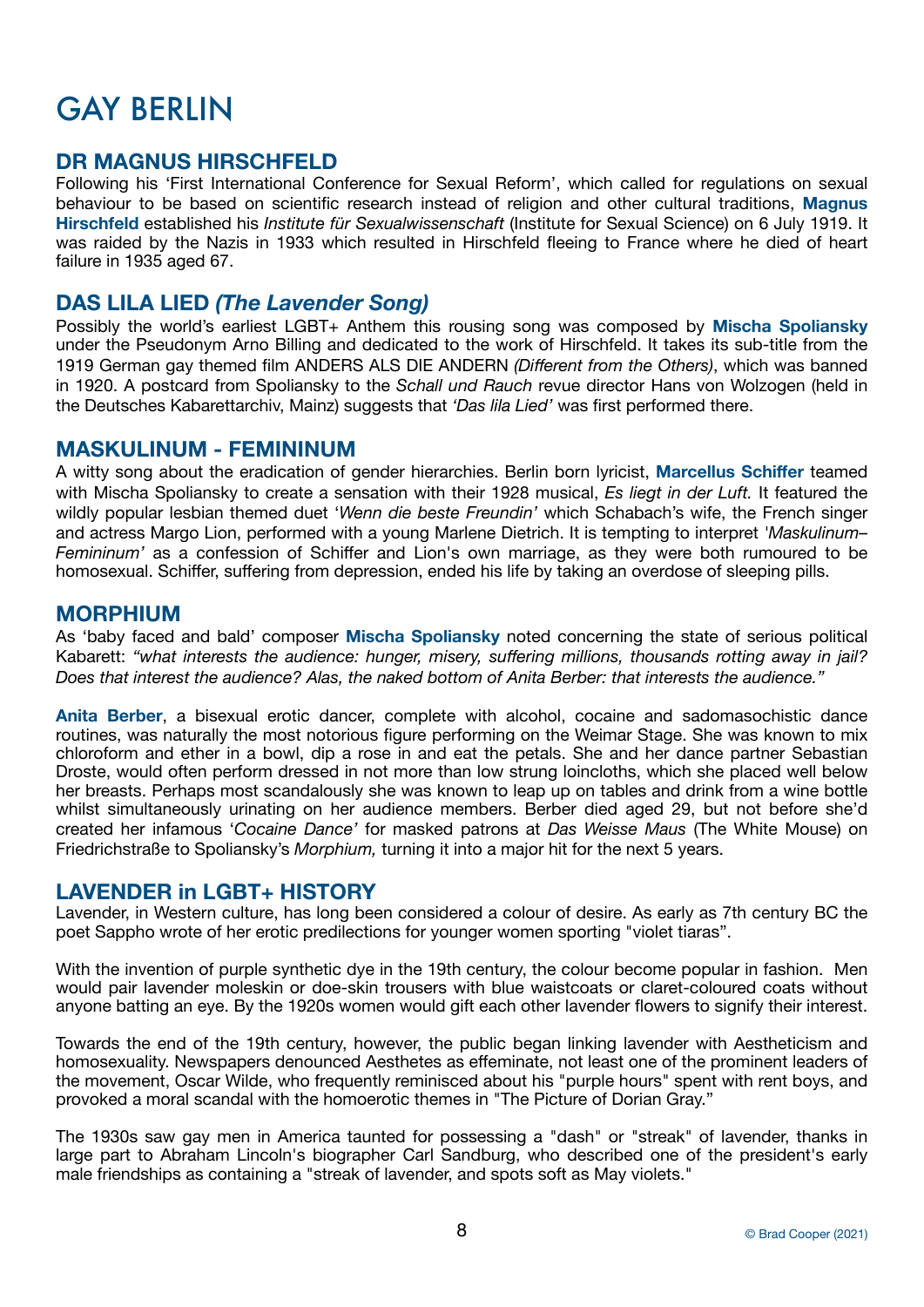# **DAS LILA LIED - Anders als die Andern**

Dem unermüdlichen Forscher und Freund Dedicated to the tireless researcher and friend Herrn Sanitätsrat Dr MAGNUS HIRSCHFELD Mr. Medical Councillor Dr MAGNUS HIRSCHFELD. zugeeignet.

Gemächliches Foxtrott **by** *Cemächliches Foxtrott* Musik: Arno Billing *(a.k.a. Mischa Spoliansky) (Polish/later British 1898-1985)* Worte: Kurt Schwabach *(German 1898-1966)*

# **1. VERSE**

Was will man nur? Ist das Kultur, das jeder Mensch verpönt ist?

Der klug und gut, jedoch mit Blut von eigner Art durchströmt ist,

daß grade die Kategorie vor dem Gesetz verbannt ist, die im Gefühl bei Lust und Spiel und in der Art verwandt ist.

Und dennoch ist die Meisten stolz, daß sie von anderm Holz ! ⚣

# **2. VERSE**

Wozu die Qual? Uns die Moral der Andern aufzudrängen.

Wir, hört geschwind, sind wie wir sind, selbst wollte man uns hängen.

Wer aber denkt, daß man uns hängt, den müßte man beweinen, doch bald gebt acht, wird über Nacht auch unsre Sonne scheinen.

Dann haben wir das gleiche Recht erstritten, wir leiden nicht mehr, sondern sind gelitten !

# **REFRAIN**

Wir sind nur einmal anders, als die Andern, die nur im Gleichschritt der Moral geliebt, neugierig erst durch tausend Wunder wandern, und für die's doch nur das Banale gibt.

Wir aber wissen nicht, wie das Gefühl ist, denn wir sind Alle andrer Welten Kind, wir lieben nur die lila Nacht, die schwül ist,  $\mathcal{P}$ weil wir ja anders als die Andern sind.

**1st VERSE** 

What do we want? Is this our culture, that everyone is outlawed?

Who, though clever and good, just as with blood that courses, loves the same 'blood type',

that nevertheless this 'Category' *(category of people)* is banned by law, those who feel, when at pleasure and play, that they (this 'type') relate to each other.

And still most of us are proud, that we're 'cut from different wood'! ⚣

# **2nd VERSE**

Why do we need to punish ourselves? By trying to fit ourselves into morals that those others impose.

We *(listen quickly)* are who we are, even if they wanted to hang us.

But whoever thinks that they can hang us, must be pitied, but soon *(beware),* as night passes so too our Sun will rise.

Then we'll have fought for Equal Rights. we'll suffer no more, rather be accepted!

# **REFRAIN**

We are undeniably different from the others, who, in lockstep, are belov'd of morality. who curiously wander through a thousand wonders, but only banality remains for them.

We however don't know what this feeling is, since we are all 'children of another world', we love only the 'Sultry Lavender Night',  $\mathcal{P}$ because we truly are different from the others.

⚣ *also:* **Von anderm Ufer**⚢ **Schwül** *- C17th = sultry, hot and humid* 

*= 'from the other side of the river'.* ⚢ **Schwul** *- C18th = modern euphemism for Homosexual.* 

 *Builds on the Berlin Dialect* 'warmer Bruder' *(warm brother), ie. "he's sultry"*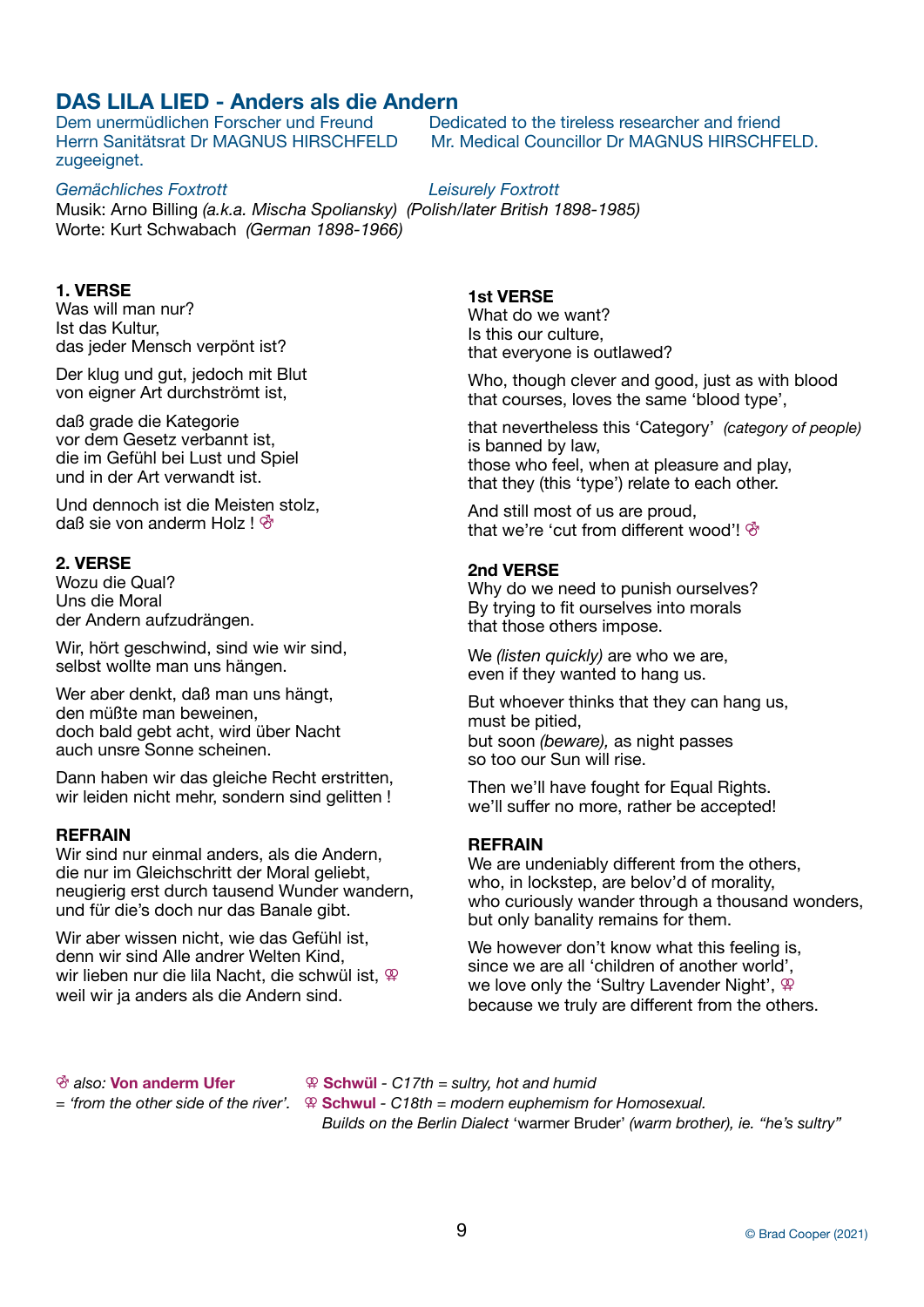# **DAS LIED IST AUS THE SONG IS OVER**

# *(Frag' nicht, warum ich gehe)**(Don't ask me why I'm leaving)*

*Lied und English Waltz aus dem gleichnamigen Film Song and English Waltz from the 'same-named' Film*

Musik: Robert Stolz *(Austrian 1880-1975)* Text: Walter Reisch *(Austrian 1903-83)*

First recorded by Marcel Wittrisch (11 September 1930)

With the advent of the *Tonfilm* (Talkie) Berlin became the most exciting place in Europe to make movies. Composers like Graz born **ROBERT STOLZ** left careers in their homelands and flocked to Berlin to compose for the Silver Screen. Stolz's greatest triumph of this period was the 1930 film *Zwei Herzen im Dreivierteltakt* (Two Hearts in Waltz Time), the title song of which remains a Stolz favourite. Commuting regularly between Berlin and Vienna Stolz managed on 21 occasions between 1933 and 1938 to smuggle Jews and political refugees out of Berlin under a carpet in the rear seat of his Limousine. In his autobiography he recalls saving an unknown mother and her two children. Being a recognisable public figure guards would regularly wave him and his driver, Braun, through checkpoints, even on occasion requesting autographs for their wives. After a 1938 raid on his home in Austria Stolz fled to Zürich, then Paris. In 1939 he was interned as an enemy alien, but released in 1940 with the help of friends, making his was to New York, where he and his wife Einzi were neighbours of similarly exiled Hungarian composer, Emmerich Kálmán. Stolz returned to Vienna in 1946 and to this day is celebrated as one of Austria's greatest composers, with songs like '*Im Prater blüh'n wieder die Bäume'* still providing a soundtrack to the city of Vienna itself.

**Don't ask me why I'm leaving. I can only tell you I love and wish you all the best in life. The song is over, the melody has faded, nothing remains but an echo of love. We have to part, tomorrow another will kiss you and then you'll no longer ask 'why'!**

## **REFRAIN**

Frag' nicht, warum ich gehe… frag' nicht, warum ! Was immer auch geschehe... frag' nicht, warum !

Ich kann dir nur mehr sagen: Ich hab' dich lieb ! **\*** Das Schönste im Leben wollt' ich dir geben!

Frag' mich bloß nicht das Eine, frag' nicht, warum ! Frag' nicht, warum ich weine… frag' nicht, warum !

Wir gehen aus einander… morgen küßt dich ein and'rer, dann wirst du nicht mehr fragen warum !

# **VERSE**

Das Lied ist aus, das du für mich gesungen, beim letzten Klang war mir nach dir so bang.

Das Lied ist aus, die Melodie verklungen, nichts blieb von der Musik zurück, ein Echo nur von Liebe !

Die Rosen, die ich dir gebracht, sind jetzt ein welker Blumenstrauß… Das Lied ist aus…

## **\* GERMAN TERMS OF ENDEARMENT**

### **REFRAIN**

Don't ask me why I'm leaving… don't ask me why! Whatever happens… don't ask me why!

I can only tell you: I have love for you! **\*** The best in life I want to give you!

Don't ask me that one thing, don't ask me why! Don't ask my why I'm crying… don't ask me why!

We have to part… tomorrow another will kiss you, then you will no longer ask why!

# **VERSE**

The song is over, which you sang for me, at the last sound I was so worried for you.

The song is over, the melody faded, nothing remained of the music only an echo of love!

The roses, that I brought to you are now a withered bouquet… The song is over…

Ich Liebe dich = I love you *(Romantic love and close family, ie. parent or grandparent to a child)* Ich hab' dich Lieb = I have love for you *(Platonic love. Used while dating, close family or friends)*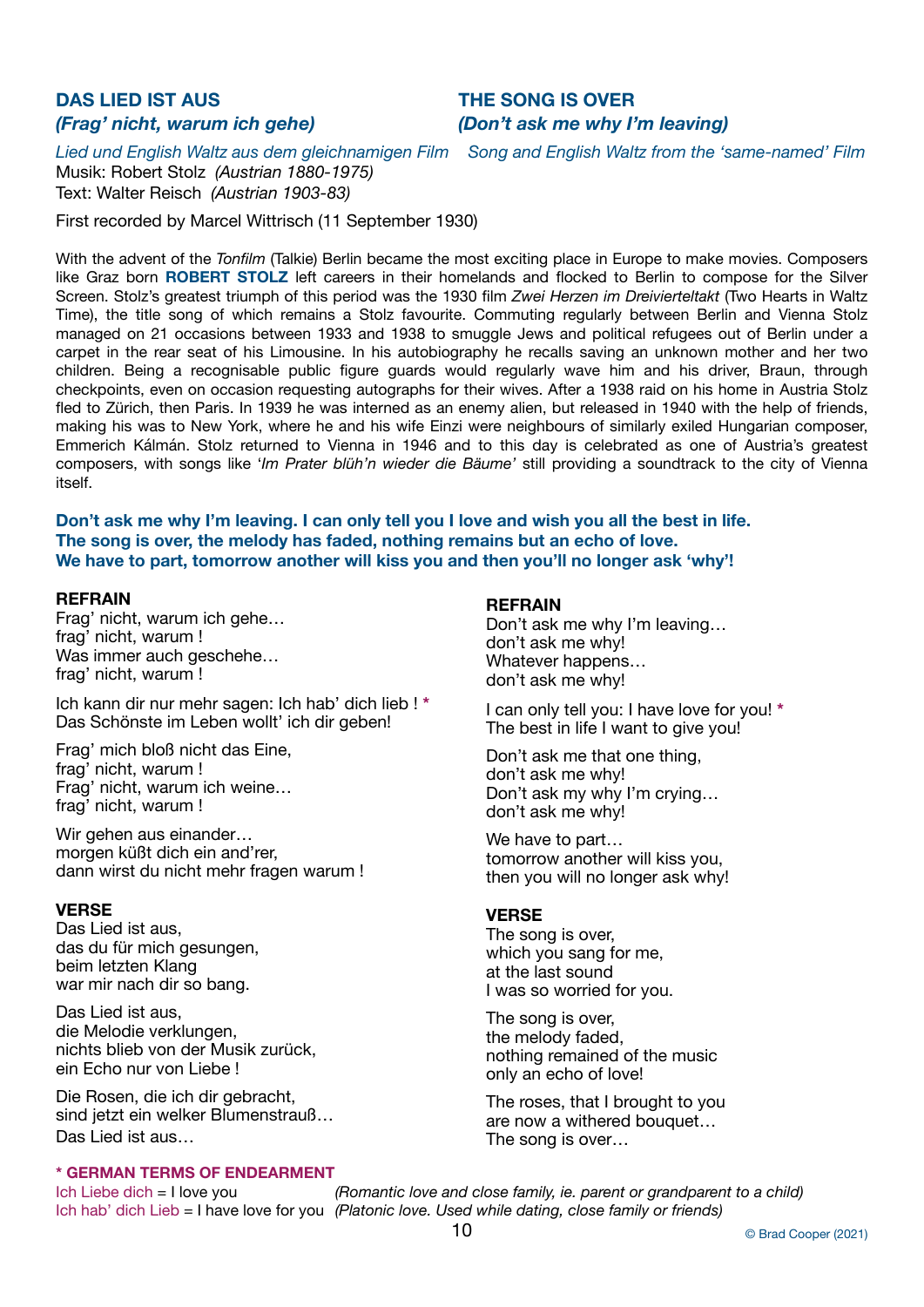# **WIR WOLLEN ALLE WIEDER KINDER SEIN !! WE ALL WANT TO BE CHILDREN AGAIN !!**

# *(Ein Rundgesang) (A Round Song)* Worte und Musik von Friedrich Holländer *(German 1896-1976)*  First performed by Rosa Valetti (1931)

**We Germans were so greedy for blood! Everyone was terrified by our 'wild manly courage'! Thunder echoed, waves surged, so we went to the front! Yes, we're all 'Little Huns', we can't help it!** 

**Now that's over let's enjoy a good beer, skip work, loosen our belts, embrace nudity and return to nature!** 

**We all want to be like children again. Weak and harmless, like before the Great War. Let's live pure hearted lives of blue skied paradise and frolic, frolic, frolic upon the green meadow.**

# **1. VERSE**

Ach was war'n wir Deutschen doch so gierig nach dem Blut ! *Hei !*

Jedem grauste gräßlich vor dem wilden Mannesmut ! *Hei !*

Donnerhall und Wogenprall ! So ging'n wir auf den Strich ! Ja, wir sind das Hunnenvölkchen anders tun wir's nich' !

Gott, zur Zeit der Kieler Wochen war'n wir noch so friedlich; und die größte Keilerei, die war direkt gemütlich !

Dann gab's plötzlich einen Krach ! Und der Furor wurde wach ! aber heute sind wir wieder schwach ! *Juhu !!*

# **REFRAIN**

Wir wollen alle wieder Kinder sein, so lieb und harmlos wie vorm großen Krieg ! Wir woll'n nicht mehr die alten Sünder sein. wir wollen würdig sein der Republik !

Ein reines Herzchen wie der Himmel blau, ein Leben wie im Paradise !

Wir wollen alle wieder Kinder sein und woll'n uns tummeln, tummeln, tummeln, tummeln auf der grünen Wiese !

# **3. VERSE**

Siehste wohl, nun hab'n wir wieder unser gutes Bier ! *Hei !*

Trink, geliebtes Deutschland ! Halt dir senkrecht ! Wir sind wir ! *Hei !*

Löhne steigern ! Arbeit weigern ! Siehste, das erfrischt ! Sei Naturmensch ! Pflükke Blümchen ! Aber sonst tu nischt !

Wir ersetzen den Verlust an unserem Charakter durch den edlen Körperkultus: täglich geh'n wir nackter !

Kleider sind ja bloß Glasur ! Löset eure Gürtelschur, kehren wir zurück zu der Natur ! *Juhu !*

### **1st VERSE**

Oh, why were we Germans so greedy for blood! *Hey!* 

Everyone was terribly terrified before the wild 'manly courage'! *Hey!* 

Thunder echoed and waves surged! So we went to the front-line! Yes, we are the 'little Huns' We can't be otherwise!

God, in the time of the 'Kiel Regatta' we were still so peaceful; and the biggest conflict, was comparatively cosy!

Then suddenly came a crash! And the furore re-awoke! But today we are weak again! *Woo-hoo!* 

# **REFRAIN**

We all want to be children again. as sweet and harmless as before the Great War! We don't want to be the 'Old Sinners' anymore. We want to be worthy of the Republic!

A pure heart like the blue sky, A life like in Paradise!

We all want to be children again And want to frolic, frolic, frolic, frolic on the green meadow!

# **3rd VERSE**

Look well, now we have again our good Beer! *Hey!*

Drink, beloved Germany ! Hold yourself upright! We are who we are! *Hey!*

Increase wages! Refuse to work! You see, that refreshes us! Be a nature-lover! Pick Flowers! Otherwise do nothing!

We make up for the loss of our character through the noble 'Body Cult': everyday we become more naked!

Clothes are only a 'glaze' *(veneer)* Loosen your belt cord, let's return to nature! *Woo-hoo!*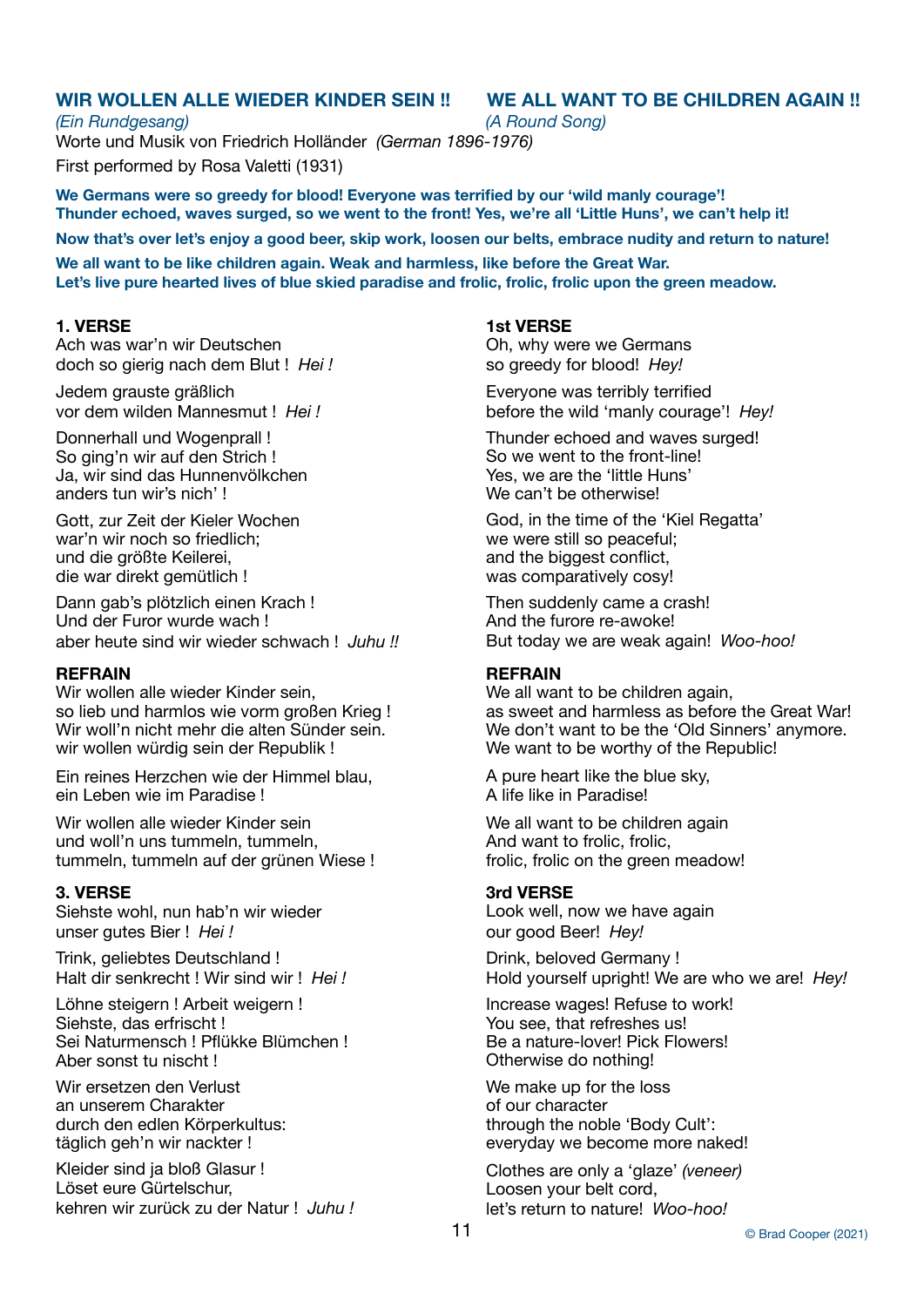*Lied und langsamer Foxtrot aus dem gleichnamigen Film Song and slow Foxtrot from the 'same-named' Film Musik: Hans May (Austrian 1886-1959)*  Text: Ernst Neubach *(Austrian 1900-68)*

# **EIN LIED GEHT UM DIE WELT A SONG GOES AROUND THE WORLD**

First performed by Joseph Schmidt (1933)

# **JOSEPH SCHMIDT**

The Austrian-Hungarian/Romanian tenor Joseph Schmidt developed his voice as a boy soprano in the *Czernowitz Synagogue* and with Hermann Weißbenborn at the *Königliche Musikschule* in Berlin. He possessed a sweet lyric voice with an incredible high extension and versatility of style and language that made him the perfect artist for the burgeoning virtual mediums of radio and film. His first major engagement came in 1929, performing the lead in Meyerbeer's *L'Africaine* on radio in Berlin. His stature of just 1.5m/4'11" directed his talents to the Silver Screen, where his phenomenal vocal performances have been preserved in films such as *Ein Lied geht um die Welt* and *Heut' ist der schönste Tag in meinem Leben*.

In 1939, as war broke out, he became stranded in France. After an unsuccessful escape attempt to Cuba he fled to Switzerland, only to be interned in a refugee camp at Girenbad near Zurich in October 1942. By November 1942 his health had declined and on the 16th he suffered a fatal heart attack, aged just 38 years old. His is one of the most tragic and wasteful losses suffered by Jewish performers during this period and we are so lucky the work of this inspirational performer has been well documented for the ages.

# **A song of hope encircles the earth for all eternity. The day will come when we realise our existence together is beautiful.**

# **REFRAIN**

Ein Lied geht um die Welt ! Ein Lied das euch gefällt !

Die Melodie erreicht die Sterne, jeder von uns hört sie so gerne !

Von Liebe singt das Lied, von Treue singt das Lied,

Und es wird nie verklingen, man wird es ewig singen, flieht auch die Zeit, das Lied bleibt in Ewigkeit !

# **VERSE**

Wer hat noch nie vom Glück geträumt, wenn der Winter Abschied nahm?

Wer hat noch nie verliebt gereimt, immer wenn der Frühling kam?

Denn in uns allen blüht die Sehnsucht nach dem einen, von dem wir meinen, es wär' das Glück: Die große Liebe !

Es kommt der Tag', wo wir versteh'n: Dasein, wie bist du schön !

# **REFRAIN…**

# **REFRAIN**

A song goes round the world! A song that pleases you!

The melody reaches the stars, all of us like to hear it!

The song sings of love, the song sings of fidelity,

And it will never stop-ringing, someone will always sing it, time flees onwards, the song remains eternally!

# **VERSE**

Who has never dreamed of luck. when winter took its leave?

Who has never rhymed in love, always when spring came?

Then in us all blooms the longing for the one, by whom we mean, it would be our luck: the great love!

The day will come, When we'll understand: Existence, how beautiful you are!

# **REFRAIN…**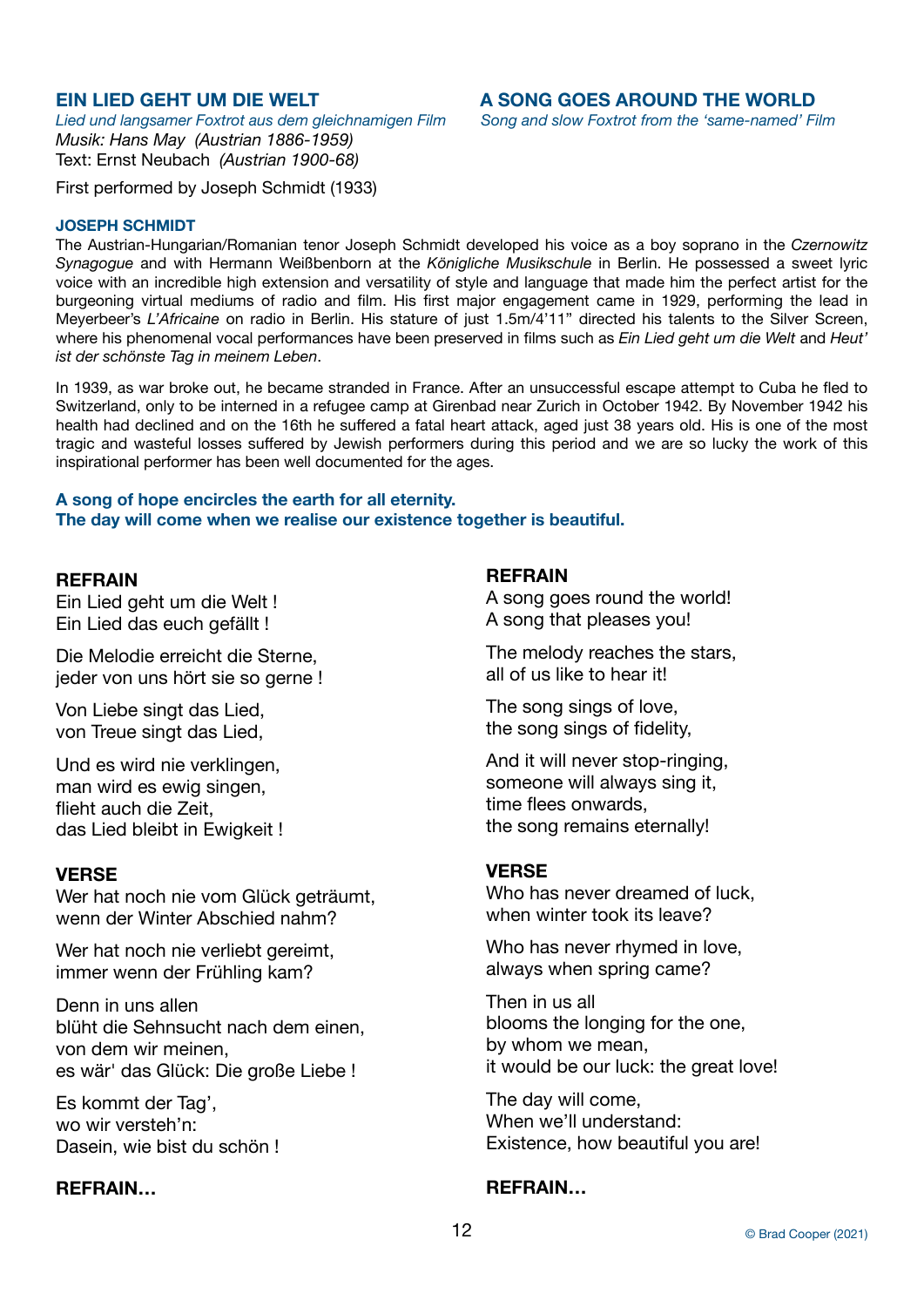**SCHÖNER GIGOLO, ARMER GIGOLO BEAUTIFUL GIGOLO, POOR GIGOLO**

*Lied und Tango* Song and Tango Musik: Leonello Casucci *(Italian 1885-1975)* Text: Julius Brammer *(Austrian 1877-1943)*

First performed by *Kammersänger* Richard Tauber (5 November 1929)

**1. The 'Little Lieutenant', he was the best horseman, kisser, dancer… all hearts flew to him. Returning in glory, yet having nothing, he become a Gigolo.** 

**2. By dancing for his daily bread, he lightens his Mother's poverty. At parties, where he once enjoyed champagne and singing, he dances again, but only as a Gigolo.** 

**Refrain: Beautiful Gigolo, poor Gigolo, don't dwell on past glory. Uniform gone. Lovers say: Adieu. Your beautiful world lies in tatters. Though your heart is breaking, put on a smiling face. People pay and you must dance.** 

# **1. VERSE**

Der kleine Leutnant, er war der beste Reiter, und alle Herzen, sie flogen ihm gleich zu. Er konnte küssen und tanzen wie kein zweiter, er kam und sah und siegte auch im Nu.

Viel Monde hat er gekämpft in Frankreich drüben, bald an der *Weichsel \**, *Piave \**, irgendwo. Jetzt ist ihm nichts mehr geblieben, er wurde Gigolo !

# **REFRAIN**

Schöner Gigolo, armer Gigolo, denke nicht mehr an die Zeiten, wo du als Husar, gold verschnürt sogar, konntest durch die Straßen reiten !

Uniform passée, Liebchen sagt: Adieu ! Schöne Welt, du gingst in Fransen ! Wenn das Herz dir auch bricht. zeig' ein lachendes Gesicht, man zahlt und du mußt tanzen !

# **2. VERSE**

Er wurde Tänzer; die Erde dreht sich weiter, der kleine Leutnant tanzt für sein täglich Brot. Wenn nur das Mütterchen einmal wieder heiter, Sie darf nichts fühlen mehr von bitt'rer Not.

Dort, wo beim Sekt er gelauscht der schönen Lieder, Wo er getanzt hat in *dulci jubilo*, dort tanzt er täglich jetzt wieder, doch nur als Gigolo !

# **Segue into** *Eine Kleine Sehnsucht*

\* **Weichsel -** *river in Poland (Vistula)*

# \* **Piave -** *river in Italy*

# **1st VERSE**

The little Lieutenant, he was the best rider, and all hearts flew to him immediately, He could kiss and dance like no other, He came and saw and conquered in no time.

Many moons he fought over in France, Soon at the the *Weichsel \**, *Piave \**, wherever. Now for him there's nothing more left, He became a gigolo!

# **REFRAIN**

Beautiful Gigolo, poor Gigolo, think no more about the times, where you as a Hussar, with braided gold, could ride through the streets!

Uniform gone, lovers say goodbye! Beautiful world, you fell apart! When your heart breaks, show a smiling face, People pay and you must dance.

# **2nd VERSE**

He became a dancer; the earth keeps turning, the little Lieutenant dances for his daily bread. If only his mother could be cheerful again, she should no longer suffer bitter poverty.

There, where with a champagne he once listened to beautiful songs, Where he danced in *sweet jubilation,* he now dances there again daily, But only as a gigolo!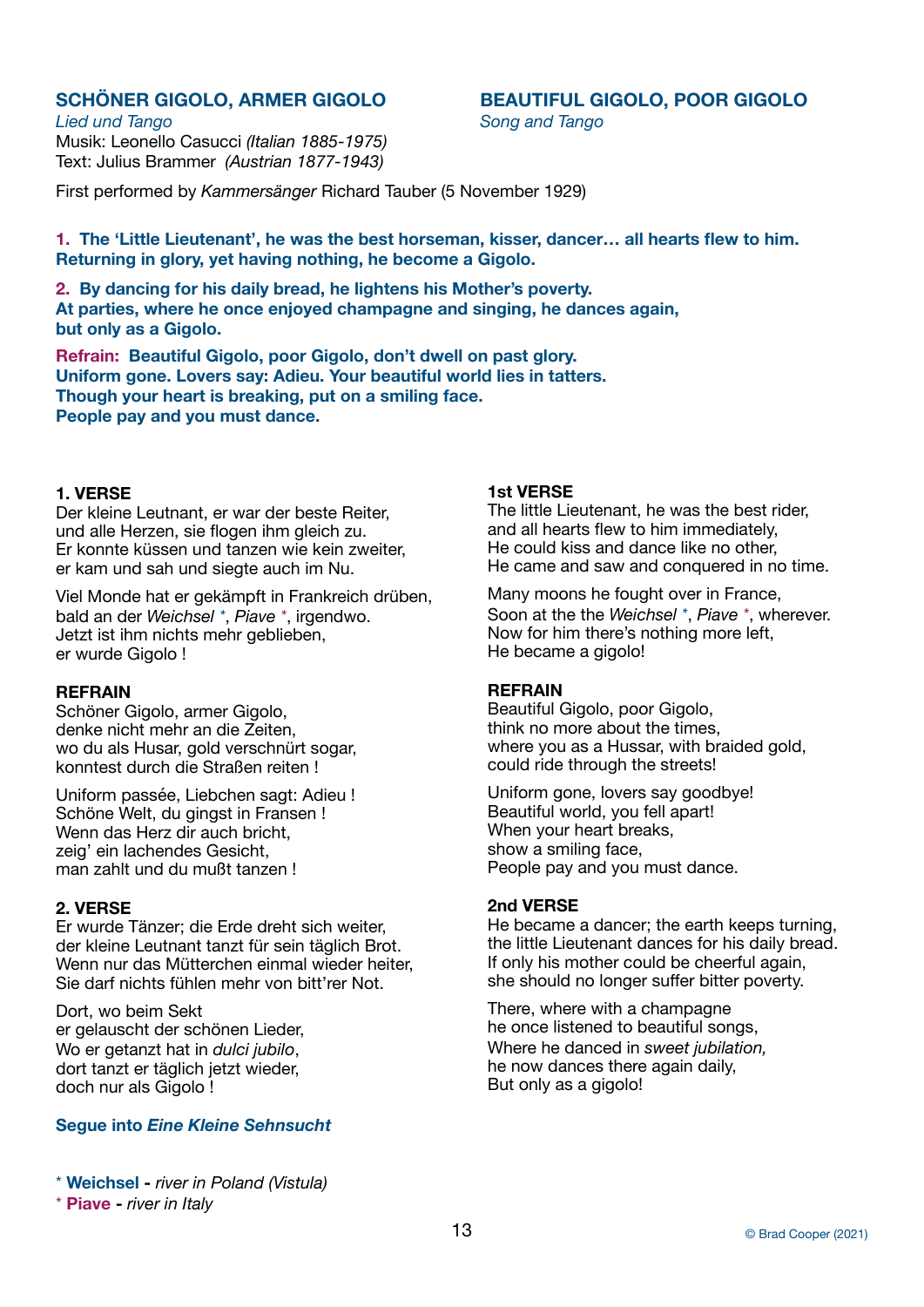# **EINE KLEINE SEHNSUCHT A LITTLE LONGING**

*Lied und Tango Song and Tango aus der Bühnenmusik zu Fritz von Unruhs "Phäa" from the Stage Music to Fritz von Unruhs "Phäa"*  Text und Musik: Friedrich Holländer *(German 1896-1976)*

First performed by Friedrich Holländer und seine Jazz-Symphoniker (April 1930)

**1. Our days are grey, long and fearful. Surely we'll be rewarded. Let's join hands and go beautifully through them together. Refrain: Everyone needs a little longing to be happy. A little ray of sunshine. A fleeting dream picture that will never be fulfilled. 2. We deceive ourselves into an inner world, imagining we're a Prince & Princess!** 

**Our days are golden and happy; forget the student in the attic and the girl from the office.** 

# **1. VERS**

Mein Tag ist grau, dein Tag ist Grau; lass uns zusammen geh'n ! Wir wollen beide an den Händen uns fassen und uns so recht versteh'n !

Lang ist der Weg, bang ist der Weg, sicher wird man belohnt; wir woll'n recht fest an etwas Schönes denken und an ein Schloss im Mond !

# **REFRAIN**

Eine kleine Sehnsucht braucht jeder zum Glücklich sein ! Eine kleine Sehnsucht, ein Stückchen Sonnenschein.

Eine Sehnsucht für den grauen Tag. Eine Sehnsucht, ganz egal wonach !

Eine kleine Sehnsucht, ein flüchtiges Traumgebild, eine Sehnsucht, die sich niemals erfüllt !

# **2. VERS**

Lügen wir uns, trügen wir uns in eine Welt hinein, und lass uns dann in dieser Welt ganz verzaubert Prinz und Prinzessin sein !

Du bist aus Gold, ich bin aus Gold und unser Tag ist froh; vergessen der Student\* im Dachstübchen und das Mädelchen vom Büro !

# **Segue back to** *Schöne Gigolo* **refrain**

# **1st VERSE**

My day is grey, your day is grey; Let's go together! We both want to join hands and truly understand each other!

Long is the way, fearful is the way, Surely we'll be rewarded; we will hold on to beautiful thoughts and our castle on the moon!

# **REFRAIN**

Everyone needs a little longing to be happy! A little longing, a little piece of sunshine.

A longing to help ease the grey day. A longing, no matter what it's for!

A little longing, A fleeting 'dream picture', A longing, That will never be fulfilled!

# **2nd VERSE**

We lie to ourselves, we deceive ourselves into an inner world, and let ourselves in this world, all enchanted, be a Prince and Princess!

You're made of Gold, I'm made of Gold, and our day is happy; forget the student\* in the attic *[\*male gender]* and the girl from the office!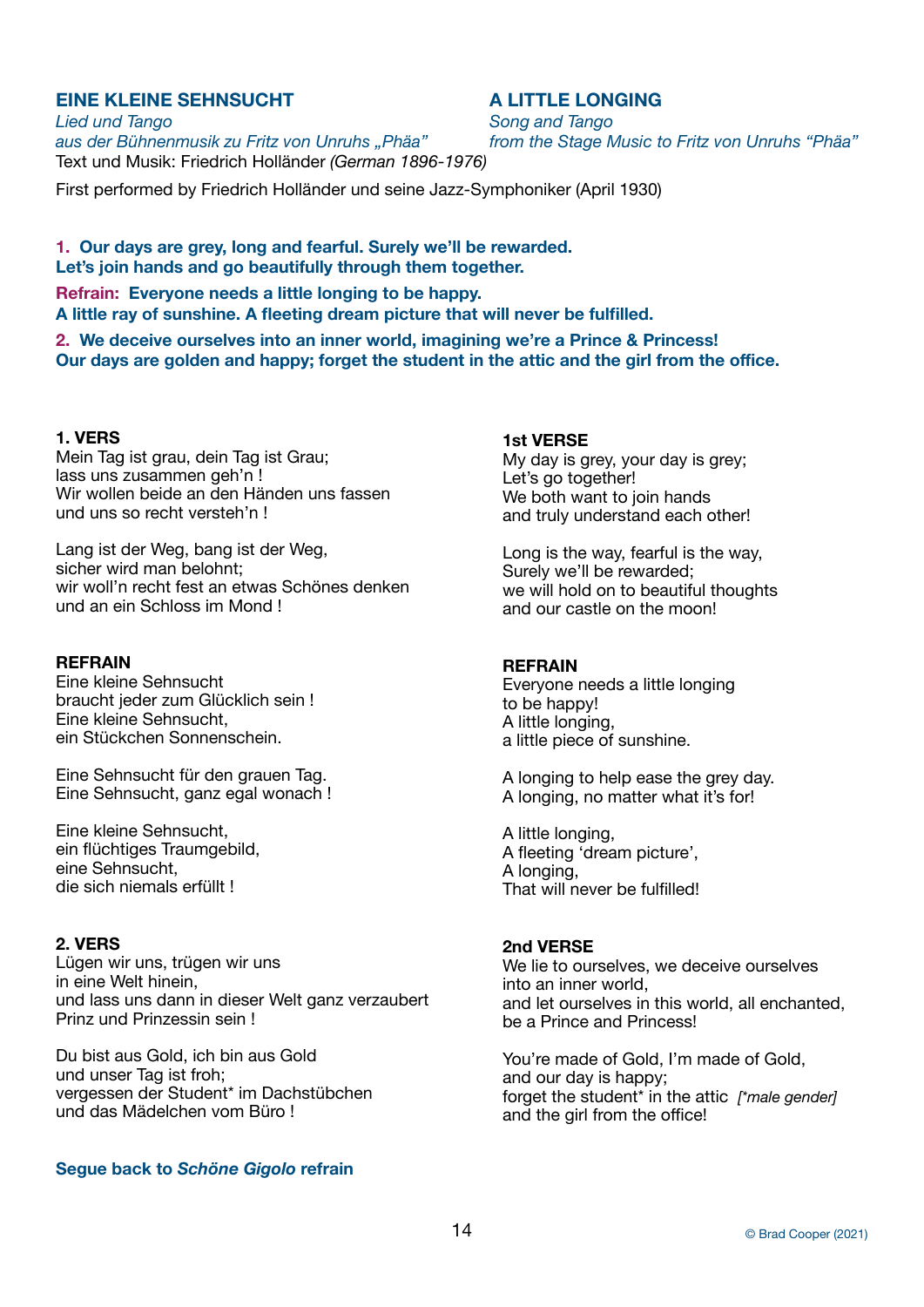# **LIED EINER DEUTSCHEN MUTTER SONG OF A GERMAN MOTHER**

Musik: Hanns Eisler *(Austrian/later East German 1898-1962)* Text: Bertolt Brecht *(German/later Austrian 1898-1956)* (written: 1939, composed: 1941, Published: 1943)

# **My son.**

**I gifted you the boots and Brown Shirt, \* but had I known then what I know today, I'd have rather hanged myself.** 

**I saw your hand 'greet Hitler' and wither. I saw you march after him and never return.** 

**I saw you in your Brown Shirt and didn't oppose it, because I didn't know what I know today: it was your Burial Shroud.**

Mein Sohn, ich hab dir die Stiefel und das braune Hemd **\*** geschenkt, doch hätt' ich gewußt, was ich heut weiß, hätt' ich mich lieber, hätt' ich lieber mich aufgehängt.

Mein Sohn, als ich deine Hand sah erhoben zum Hitlergruß, wußt' ich nicht, das dem, der ihn grüßet die Hand verdorren, die Hand verdorren muß.

Mein Sohn, und ich sah dich marschieren hinter dem Hitler her und wußt' nicht, daß, wer mit ihm auszieht, zurück kommt er nimmer, zurück kommt er nimmermehr.

Sah ein braunes Hemd dich Tragen, hab mich nicht dagegen gestemmt. Denn ich wußte nicht, was ich heut weiß: Es war dein Totenhemd.

My son, I gifted you the boots and the Brown Shirt, **\*** but had I known what I know today, I'd have myself rather, I'd have rather hanged myself.

My son, when I saw your hand, raised in the 'Hitler Greeting', *(Hitler Salute)*  I didn't know, that whoever 'greets' him the hand withers, the hand must wither.

My son, and I saw you march after Hitler and didn't know, that, whoever leaves with him, he would never return, he would nevermore return.

I saw you wearing a Brown Shirt, and I didn't oppose it. Because I didn't know, what I know today: It was your burial shroud.

**\* Brown Shirt** - *Hitler's early paramilitary group, the SA or 'Sturmabteilung' (lit. Storm Detachment) was colloquially known as the Braunhemden (Brown Shirts) because of their uniform colour.* 

*In 1934 Hitler withdrew his support of the SA, ordering the 'Röhm Putsch', better knows as 'Die Nacht der langen Messer' (Night of the Long Knives). This gave rise to the now more memorable and feared SS or Schutzstaffel (lit. Protection Squadron).*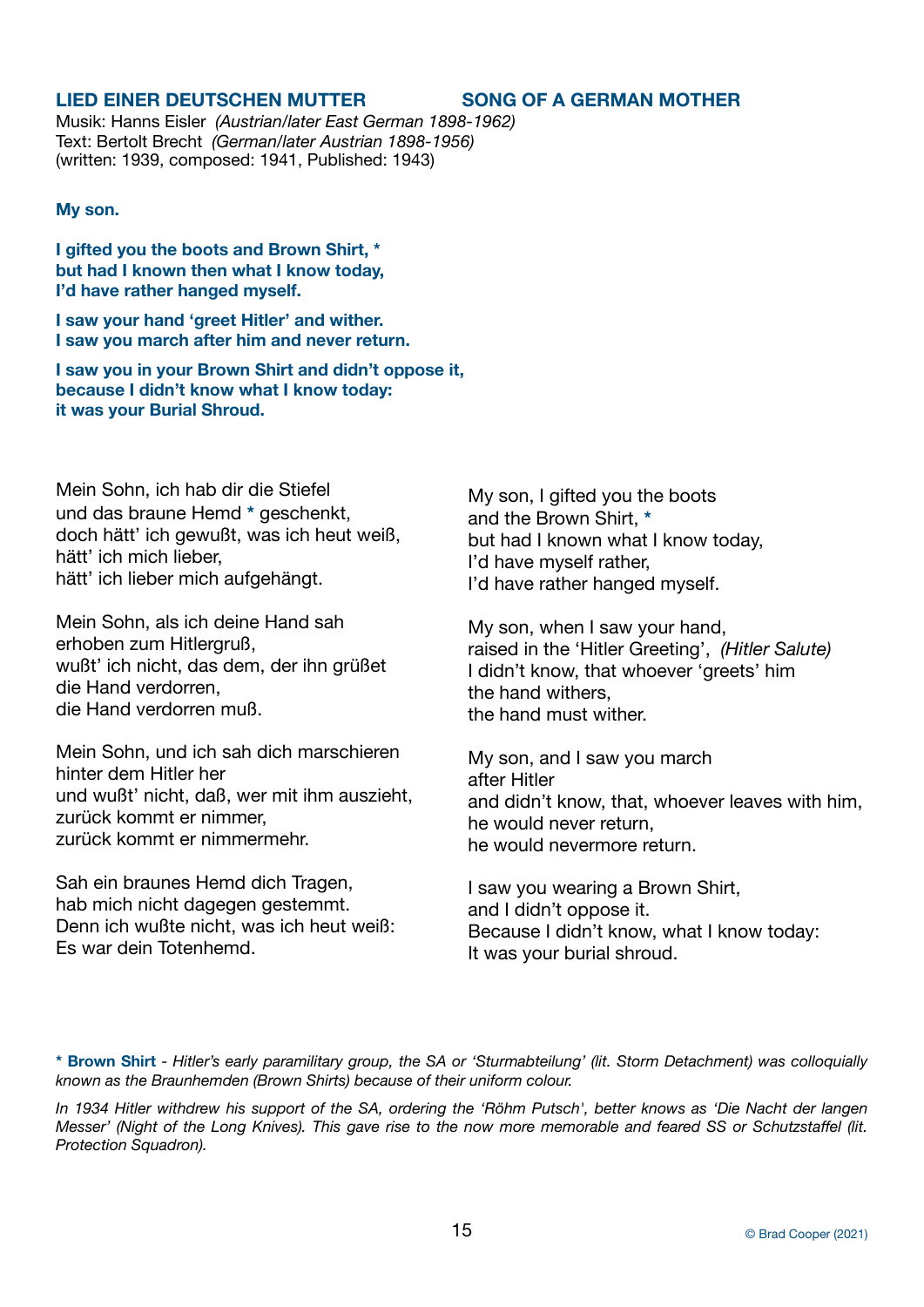# Aus "DAS BERLINER REQUIEM" *From "THE BERLIN REQUIEM"*

# **ZU POTSDAM UNTER DEN EICHEN… AT POTSDAM UNDER THE OAKS…**

Musik: Kurt Weill *(German, 1900-1950)* Text: Bertolt Brecht *(German/later Austrian 1898-1956)*

First performance for Radio Frankfurt - Hans Grahl, Johannes Willy & Jean Stern with Frankfurt Rundfunkorchester & Ludwig Rottenberg, cond. (May 22, 1929)

Late 1928 **KURT WEILL** composed 'Berliner Requiem' for a Radio Frankfurt commission. Weill and Brecht crafted a "*secular Requiem that gives voice to contemporary Man's feelings about death*". The Requiem honours the forgotten dead; faceless war casualties, or victims of violent crime whose bodies are secretly disposed of. The work is scored for tenor & baritone soloists, three-voice male chorus, wind band, guitar, banjo and organ.

**At Potsdam under the Oaks. In broad daylight, a procession. Up front a drum, at the rear a flag, in the middle a coffin they carried.** 

**At Potsdam under the Oaks. Through the hundred year old dust six men carried a coffin with a helmet wreathed in oak leaves.** 

**And on the coffin in red lead was crudely written a verse: Every Warrior's True Home. A memorial for many dead men, born in the Homeland, fallen on the** *Chermin des Dames.*

**Ensnared with heart and hand, tricked by the Fatherland. Rewarded with this Coffin of the Fatherland. Every Warrior's True Home.** 

**So they parade through Potsdam, for the man from** *Chermin des Dames.* **Here came the police dressed in green and beat them up.**

Zu Potsdam unter den Eichen im hellen Mittag ein Zug, vorn eine Trommel und hinten eine Fahn', in der Mitte einen Sarg man trug.

Zu Potsdam unter den Eichen im hundertjährigen Staub, da trugen sechse einen Sarg mit Helm und Eichenlaub.

Und auf dem Sarge mit Mennigerot da war geschrieben ein Reim, die Buchstaben sahen häßlich aus: *"Jedem Krieger sein Heim ! Jedem Krieger sein Heim !"* 

Das war zum Angedenken an manchen toten Mann, geboren in der Heimat, gefallen am Chemin des Dames. **\***

Gekrochen einst mit Herz und Hand dem Vaterland auf den Leim, **+** belohnt mit dem Sarge vom Vaterland: jedem Krieger sein Heim.

So zogen sie durch Potsdam für den Mann am Chemin des Dames, da kam die grüne Polizei  $\star$ und haute sie zusamm !

# *\** **Chemin des Dames** *(Ladies Path) +* **auf den Leim gegangen**

*Bloody 1917 WWI offensive between France & Germany literally: gone on the glue (and now you're stuck) French losses: 37,000 - German Losses: 35,000* ✫ *grüner Polizei - Berlin Police wore green uniforms* 

At Potsdam under the Oaks in broad daylight a procession, at the front a drum and the rear a flag, in the middle a coffin they carried.

At Potsdam under the Oaks in the hundred-year-old dust there carried six men a coffin with a helmet and oak leaves wreathed.

And on the coffin in red lead there was written a verse, the lettering looked ugly: *"Every warrior his true home! Every warrior his true home!"* 

That was to the memory of many dead men, born in the homeland, fallen on the 'Chemin des Dames'. **\***

Ensnared completely with heart and hand tricked by the Fatherland, **+** rewarded with the Coffin of the Fatherland: every warrior's true home.

So they paraded through Potsdam for the man from 'Chemin des Dames' the police arrived, dressed in green  $\star$ and beat them up!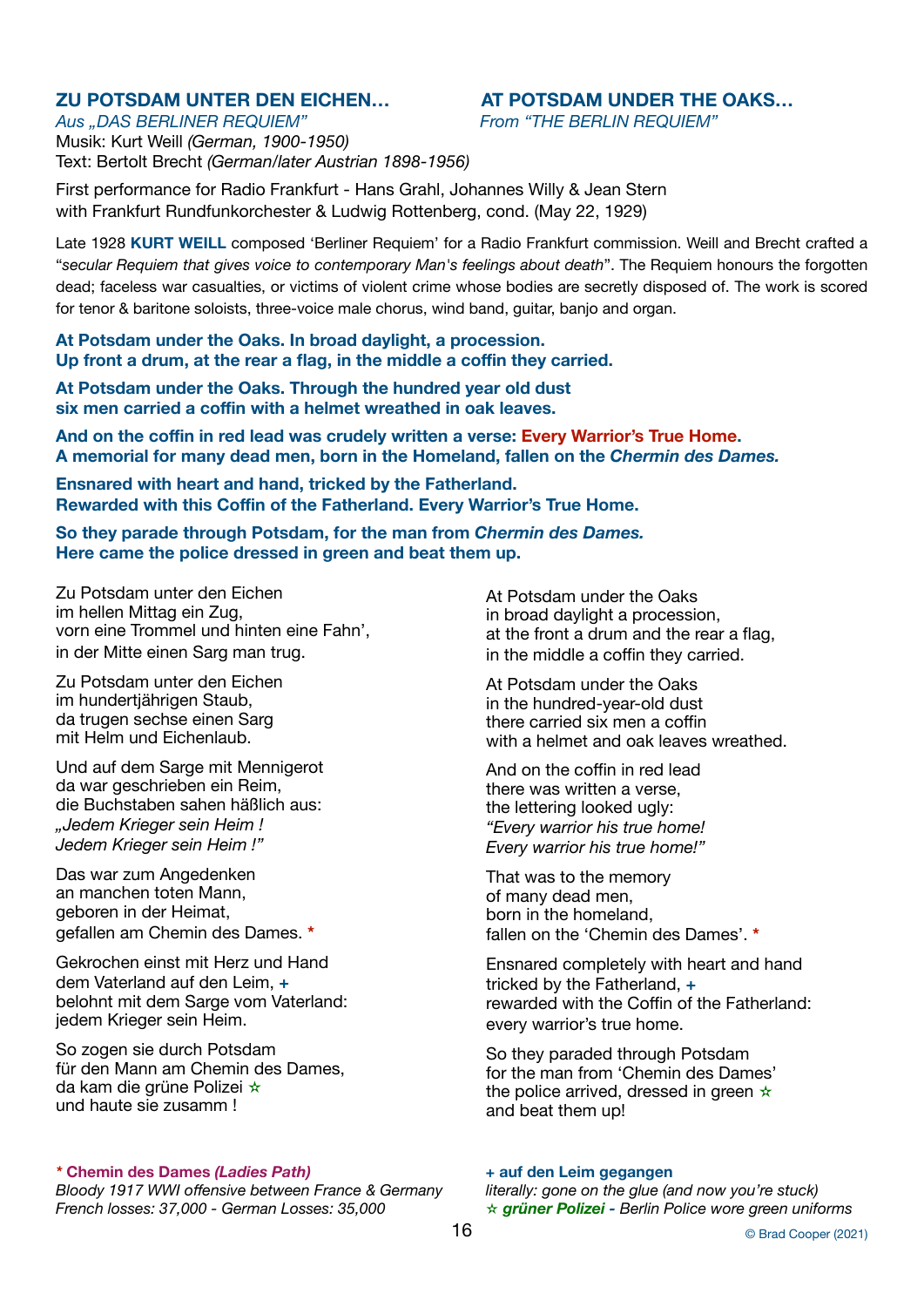**Op.18, Nr.1** (Published 1930) Musik: Hanns Eisler *(Austrian/later East German 1898-1962)* Text: David Weber *(a.k.a. Robert David Winterfeld) (German 1899-1978)* 

**We are the Crippled Brigade. The most beautiful Brigade in the world.** 

**Our Lieutenant comes from the grave. Our Captain has a stump.** 

**Our Field Marshall crawls along the ground now he's only a torso.** 

**We are the Brigade of the Crippled and every second man is fitted with a wooden club directly onto the bone.** 

Wir sind die Krüppelgarde, die schönste Garde der Welt; wir zählen fast eine Milliarde, wenn man die Toten mitzählt.

Die Toten können nicht mitgehn, die müssen im Grabe sein und wir können nicht im Schritt gehn, die Mehrzahl hat nur ein Bein.

Unser Leutnant kommt von den Toten, unser Hauptmann hat einen Stumpf, unser Feldmarschall kriecht am Boden und ist nur noch ein Rumpf.

Wir sind die Garde der Krüppel und jedem zweiten Mann schnallt man solide Knüppel direkt an den Knochen an.

Sie sagten: *Es sind die Prothesen viel schöner als Arm und Bein.* 

Sie sagten: *die blinden lesen mit den Fingern noch mal so fein.*

Und könnten die Toten genesen, sie brächten sie auch noch in Trab, statt hoffnungslos zu verwesen in einem Massengrab.

Sie sagten: *Nun geht man wieder an die Arbeit und faulenzt nicht.*

Sie sagten: *Es tun die falschen Glieder am Fließband auch ihre Pflicht !*  **They say:** *prosthetics are more beautiful than limbs.* **They say:** *the blind read better with 'these' fingers.*

**They'd rather teach the dead to march than let them rot in a mass grave.** 

**They say:** *get back to work and don't be lazy.* **They say:** *artificial limbs help your conveyer belt duties!*

**Just wait, though we limp we'll march full strength against you.** 

**We are the first line in the World Revolution!** 

We are the Crippled Brigade, the most beautiful brigade in the world; we number almost a billion if you count those who are dead.

The dead can't march along, they have to stay in their graves, and we cannot march in step as most of us have only one leg.

Our Lieutenant comes from the dead, our Captain has a stump, our Field Marshall crawls along on the ground, now that he's only a torso.

We are the Brigade of the Crippled and every second man is fitted with a solid club *(wooden leg)* directly onto the bare bone.

They said: *These prosthetics are more beautiful than legs and arms.* 

They said: *The blind read With these fingers, so much better.*

And if only the dead could recover, They'd teach them to march in step, Rather than hopelessly let them rot in a mass grave.

They said: *Now everyone go back to your work, and don't be lazy.* 

They said: *These artificial limbs allow you to perform your duty on the conveyer belt!*

 *CONTINUED…*

 *CONTINUED…*

# **BALLADE VON DER KRÜPPELGARDE BALLADE OF THE CRIPPLED BRIGADE**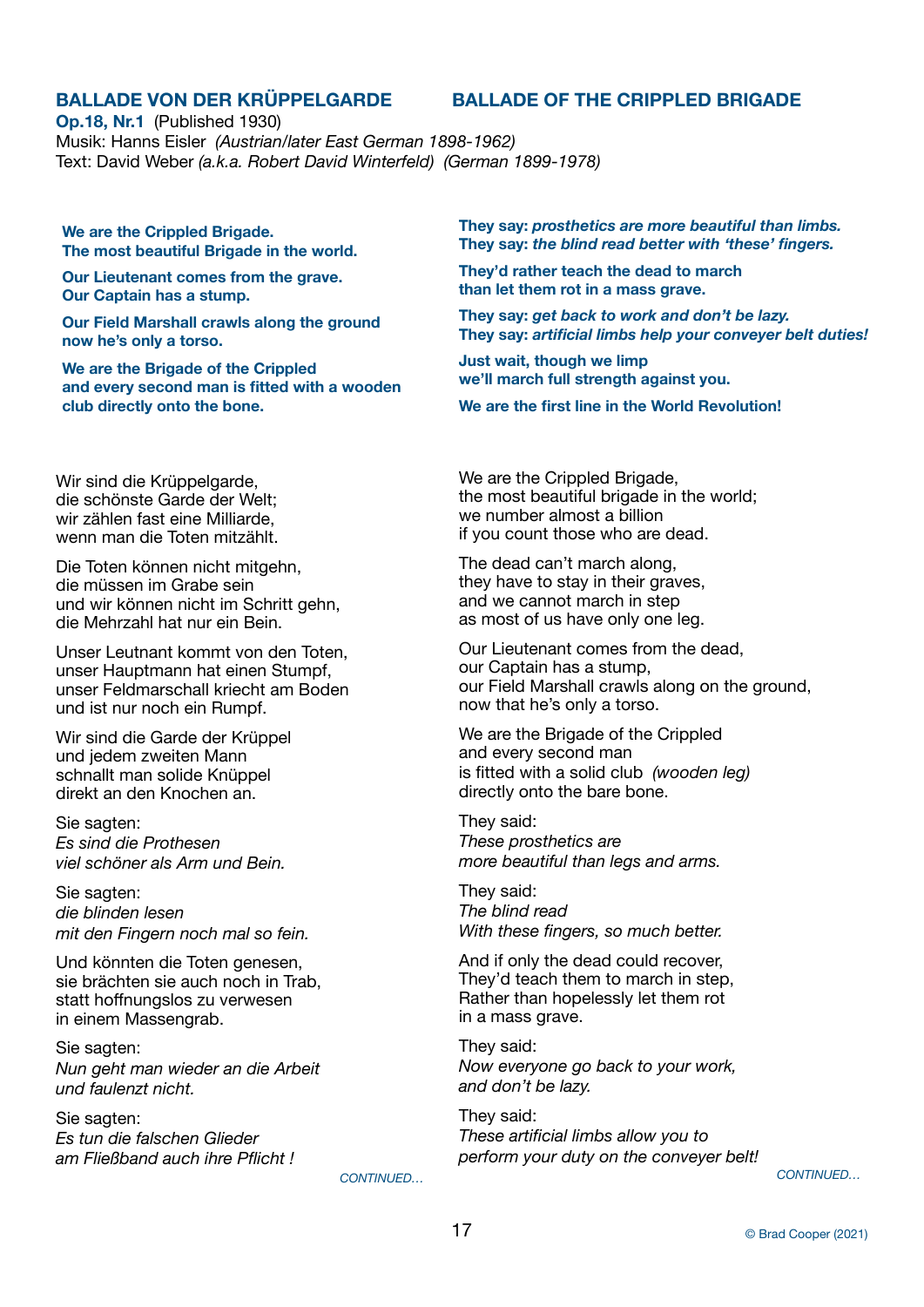Wartet ab, wenn wir auch hinken, gegen euch werd'n wir stramm marschier'n. Was tut's wenn wir zum linken das rechte Bein verlier'n.

Wir sind die Krüppelgarde, das stärkste Bataillon, die allererste Reihe in der Weltrevolution.

Just wait and see, though we limp, we'll march full strength against you. What does it matter, if next to our left We also lose our right leg.

We are the Crippled Brigade, the strongest corps, the front line in the World Revolution!

# HANNS EISLER

Hanns Eisler is one of the most fascinating musical figures of the interwar and post-war periods.

Son of Rudolf, a philosophy professor and Jewish, and Marie, a Lutheran, Eisler's bother, Gehart, was a communist journalist and his sister, Elfriede, a leader in the *German Communist Party* and member of the *Reichstag* (German Parliament) 1924-28. Elfriede eventually turned anti-Stalinist, even testifying against her brothers before the *House Un-American Activities Committee*. With this family pedigree it's perhaps unsurprising Eisler joined a Socialist Youth Group aged 14.

WWI saw Eisler wounded several times as a front-line soldier in the Austro-Hungarian Army. 1919-23 he returned to Vienna to study under Arnold Schoenberg. Moving to Berlin in 1925, Eisler quickly became involved in the *Novembergruppe* (November Group*),* a leftist organisation of artists taking its name from the month the *German Revolution,* a conflict at the close of WWI, commenced, resulting in the overthrow of the Monarchy and the establishment of the *Weimar Republic*, and whose members included composers Kurt Weill and Stefan Wolpe. He was also an active member of the *Communist Party of Germany* and taught at the *Marxist Workers' School*.

Around this same time, to Schoenberg's dismay, Eisler's style moved away from the *twelve-tone* and *serialist* techniques of the *Second Viennese School* and towards a more jazz, cabaret and politicised output. At this same time he met Bertolt Brecht and their songs from this period looked at life from the perspectives of prostitutes, hustlers, the unemployed and working poor. This collaboration lasted the rest of Brecht's life.

Eisler and Brecht, along with Weill and countless others, headed into exile when their work was banned by the Nazi's in 1933. Initially making two visits to the United States Eisler emigrated to New York on a permanent visa in 1938. 1942 he joined Brecht in California, completing his *Hollywood Songbook* (1938-43) and composing music for eight Hollywood films, of which *Hangmen Also Die* (1944, with Fritz Lang and Brecht) and *None but the Lonely Heart* (1955) were nominated for Oscars.

One of the first artists to be placed on the *Hollywood Blacklist*, Eisler was dubbed *"the Karl Marx of music"*. Supporters, including Charlie Chaplin, Igor Stravinsky, Aaron Copland and Leonard Bernstein, staged concerts to fund his defence, but couldn't prevent his deportation on 26 March, 1948. Eisler returned only briefly to Austria before settling in East Germany for the remainder of his life. In his new homeland, in quite a departure from his usual style, Eisler composed the DDR's rousing National Anthem "*Auferstanden aus Ruinen"* (1949, "Risen from Ruins") and completed his *Deutsche Sinfone* (1935-58, texts by Brecht and Ignazio Silone). Following Eisler's death East Berlin's main music university was renamed *Hochschule für Musik "Hanns Eisler"* in his honour, and remains so today.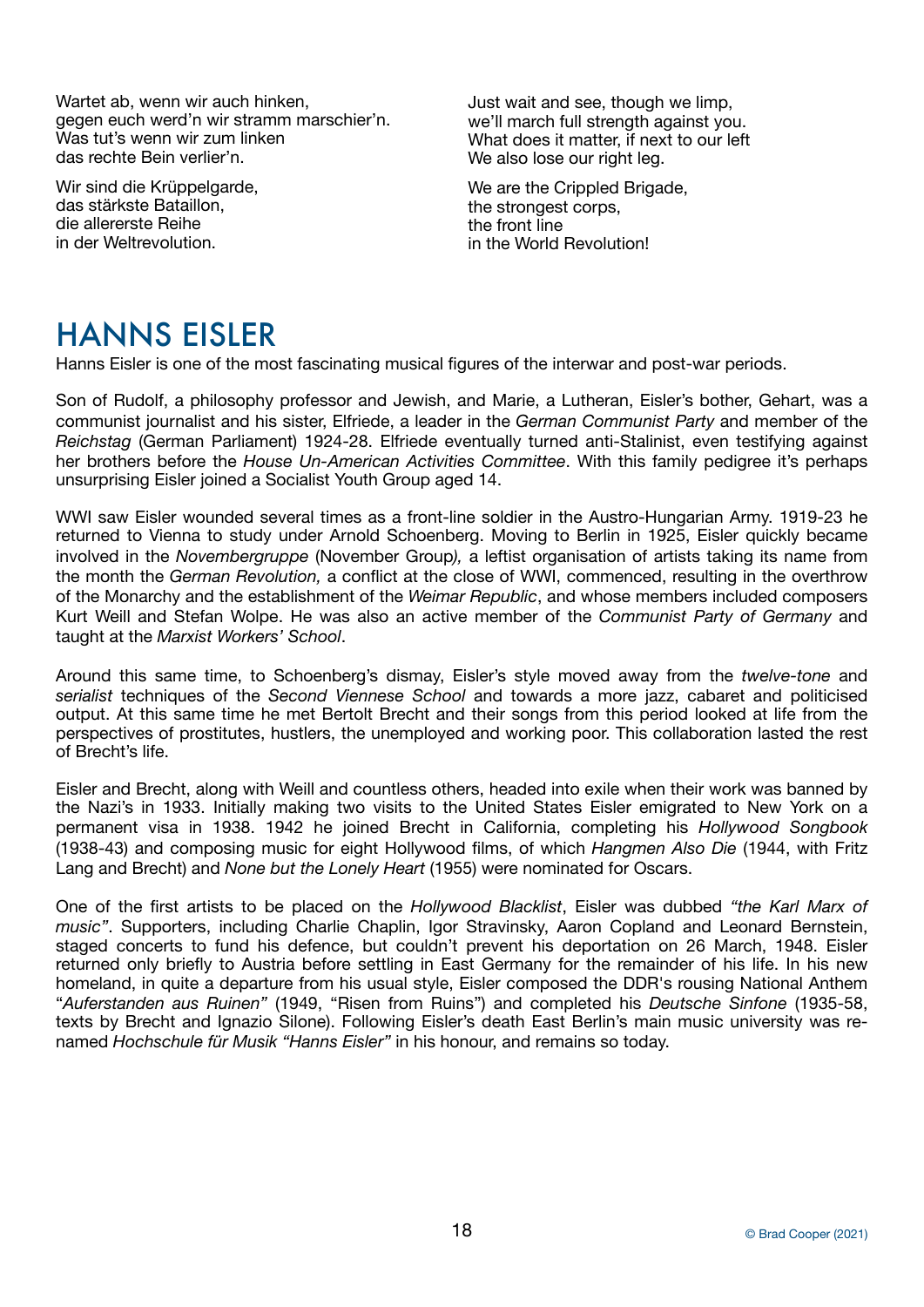**GLÜCK, DAS MIR VERBLIEB JOY, THAT HAS REMAINED WITH ME** 

Aus "Die tote Stadt" *Aus "Die tote Stadt" <i>Aus .Die tote Stadt" Prom "The Dead City"* 

Musik: Erich Wolfgang Korngold *(Austrian 1897-1957)* Libretto: Paul Schott *(a.k.a. Julius & Erich Korngold) After the 1892 novel 'Bruges-la-Morte' by Georges Rodenbach* 

Duel Premiere: Köln + Hamburg (4 December 1920) Köln: Karl Schöder/Joanna Klemperer *(Paul/Marietta)*, Otto Klemperer *(conductor)*  Hamburg: Richard Schubert/Annie Münchow *(Paul/Marietta)*, Egon Pollak *(conductor)* 

*Die tote Stadt* was one of the great cultural hits of the 1920's, and the first international success for then 23 year old **ERICH KORNGOLD**. The work's central theme of overcoming grief and loss undoubtedly fuelled it's success in a world still recovering from the trauma of WWI. Performances followed all around the world, including the Metropolitan Opera in New York. The Berlin premiere on 12 April 1924 starred Lotte Lehmann and Richard Tauber under the baton of George Szell. Banned by the Nazi's due to Korngold's Jewish heritage, it fell into obscurity until a Volksoper Wien production in 1967 re-awoke the world to this Late Romantic masterpiece.

In 1934 Max Reinhardt invited Korngold to score his first American film, *A Midsummer Nights Dream*. Korngold quickly became the father of the American film score, composing celebrated music for many films, including Errol Flynn's *The Adventures of Robin Hood*, *Captain Blood* and *Kings Row*, starring a young Ronald Reagan.

# **Paul's wife Marie has died. He recalls a song she used to sing and longs for them to be together again.**

*Joy that remains with me, give me back my true love. Though sorrow draws near, turn your pale face to me, death won't part us. If you must leave me, believe, you'll rise again.*

*Glück, das mir verblieb, rück zu mir mein treues Lieb. Abend sinkt im Hag bist mir Licht und Tag. Bange pochet Herz an Herz Hoffnung schwingt sich himmelwärts.* 

Wie wahr, ein traurig Lied. Das Lied vom treuen Lieb, das sterben muß.

Ich kenne das Lied. Ich hört es oft in jungen, in schöneren Tagen…

Es hat noch eine Strophe weiß ich sie noch?

*Naht auch Sorge trüb, rück zu mir, mein treues Lieb. Neig dein blaß Gesicht Sterben trennt uns nicht. Mußt du einmal von mir geh'n, glaub, es gibt ein Auferstehen.*

*Joy, that has remained with me, give me back my true love. Evening sinks in the grove, you are my light and day. Anxiously beating heart near heart Hope soars heavenward.*

How true, a sorrowful song. The song of true love that must die.

I know this song I heard it often in younger, more beautiful days…

It has another verse Do I know it still?

*Although dismal sorrow draws near, Return to me, my true love. Turn your pale face to me Death won't part us. If you must leave me*, *believe, you will rise again.*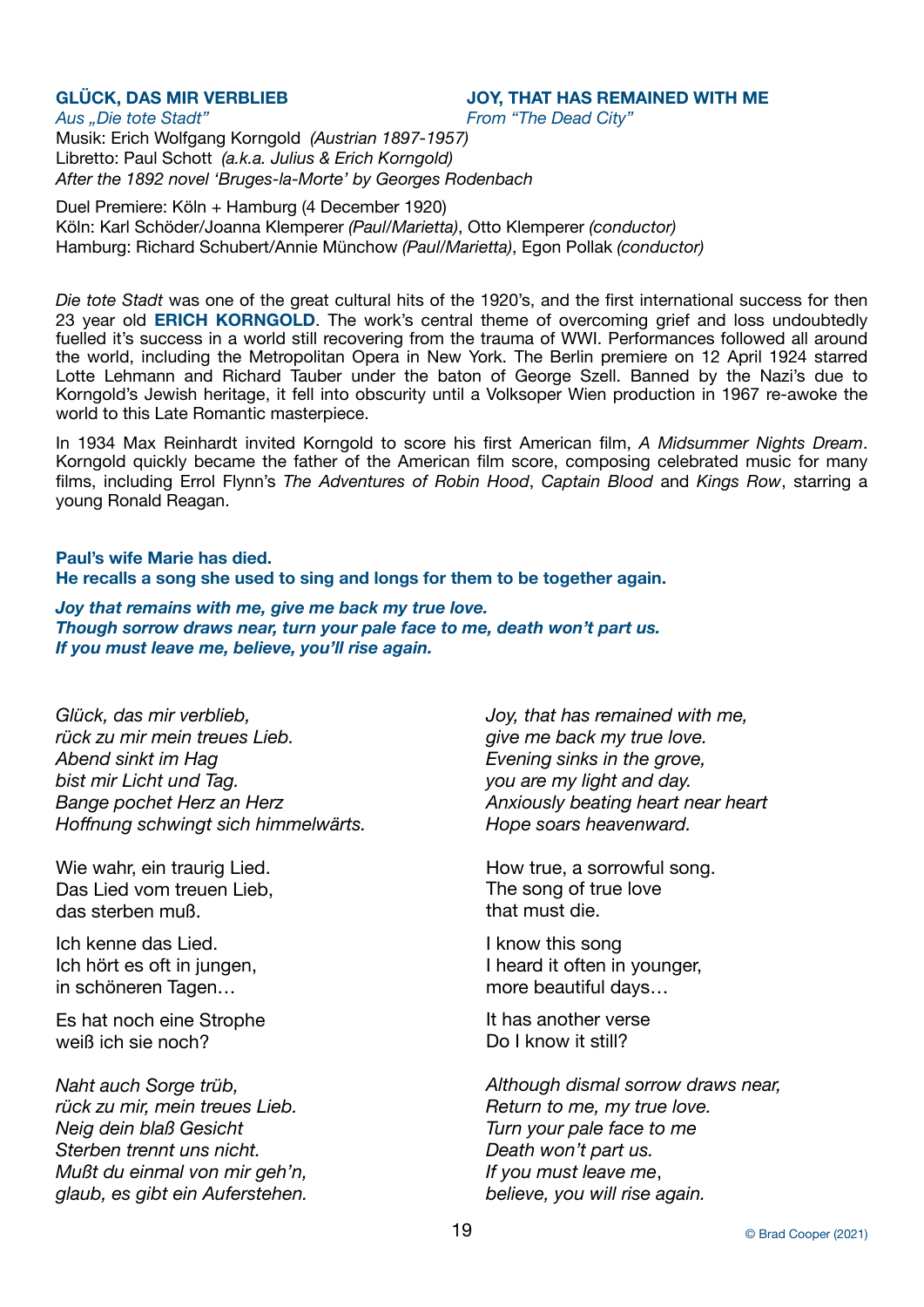# **MEIN KLEINER GRÜNER KAKTUS MY LITTLE GREEN CACTUS**

Musik: Albrecht Marcuse *(a.k.a. Rolf Marbot) (Polish 1906-75)* & Bert Reisfeld *(Austrian 1906-91)* Text: Hans Herda *(a.k.a. Bert Reisfeld), adapted from the French song: J'aime une Tyrolienne* Recorded by Comedian Harmonists (1934)

**Flowers in the garden, about twenty varieties: roses, tulips and daffodils. These days the fine folk can afford them, but I don't need to know any of that…** 

**My Little Green Cactus sits on the balcony,** *hollari, hollari, hollaro!*  **What do I need with red roses, what do I need with red poppies? And when a villain says something nasty I fetch my cactus and it stings, stings, stings.** 

**At 4am there's a knock at the door. A visitor so early in the day? It was Mr Krause, from the neighbour house. He says:** *Excuse me when I ask:*

*You have a cactus outside on your Balcony? It just fell down, what do you think about that? It fell onto my face, whether you believe it or not. Now I know your Little Green Cactus stings. Kindly keep your cactus somewhere else.*

# **1. VERSE**

Blumen im Garten, so zwanzig Arten, von Rosen, Tulpen und Narzissen, leisten sich heute die feinen Leute. Das will ich alles gar nicht wissen.

# **1. REFRAIN**

Mein kleiner grüner Kaktus steht draußen am Balkon, *hollari, hollari, hollaro!*

Was brauch' ich rote Rosen, was brauch' ich roten Mohn, *hollari, hollari, hollaro!*

Und wenn ein Bösewicht was ungezog'nes spricht, dann hol' ich meinen Kaktus und der sticht, sticht, sticht.

Mein kleiner grüner Kaktus steht draußen am Balkon, *hollari, hollari, hollaro!*

## **3. VERSE**

Heute um viere klopft's an die Türe, nanu, Besuch so früh am Tage? Es war Herr Krause vom Nachbarhause, er sagt: "Verzeih'n Sie wenn ich frage:

# **3. REFRAIN**

Sie hab'n doch 'nen Kaktus da draußen am Balkon, *hollari, hollari, hollaro!*

Der fiel soeben runter, was halten Sie davon? *Hollari, hollari, hollaro!* 

Er fiel mir aufs Gesicht obs' glauben oder nicht jetzt weiß ich, daß Ihr kleiner grüner Kaktus sticht.

Bewahr'n Sie Ihren Kaktus gefälligst anderswo, *hollari, hollari, hollaro!*"

# **1st VERSE**

Flowers in the garden, about twenty varieties, Roses, tulips and daffodils, Today the fine folk afford these for themselves. I don't want to know any of that.

# **1st. REFRAIN**

My little green cactus stands outside on the balcony *hollari, hollari, hollaro!*

What do need red roses for, what do I need red poppies for, *hollari, hollari, hollaro!*

And when a villain says something nasty, I fetch my cactus and it stings, stings, stings.

My little green cactus stands outside on the balcony *hollari, hollari, hollaro!*

### **3rd VERSE**

Today, at 4am, there's a knock at the door Oh, a visitor so early in the day? It was Mr. Krause, from the neighbour house He says: "excuse me if ask you:

### **3rd CHORUS**

Don't you have a cactus outside on your balcony, *hollari, hollari, hollaro!*

It just fell down, what do you think about that? *hollari, hollari, hollaro!*

It fell on my face whether you believe it or not now I know that your little green cactus stings.

Kindly keep your cactus somewhere else, *hollari, hollari, hollaro!*"